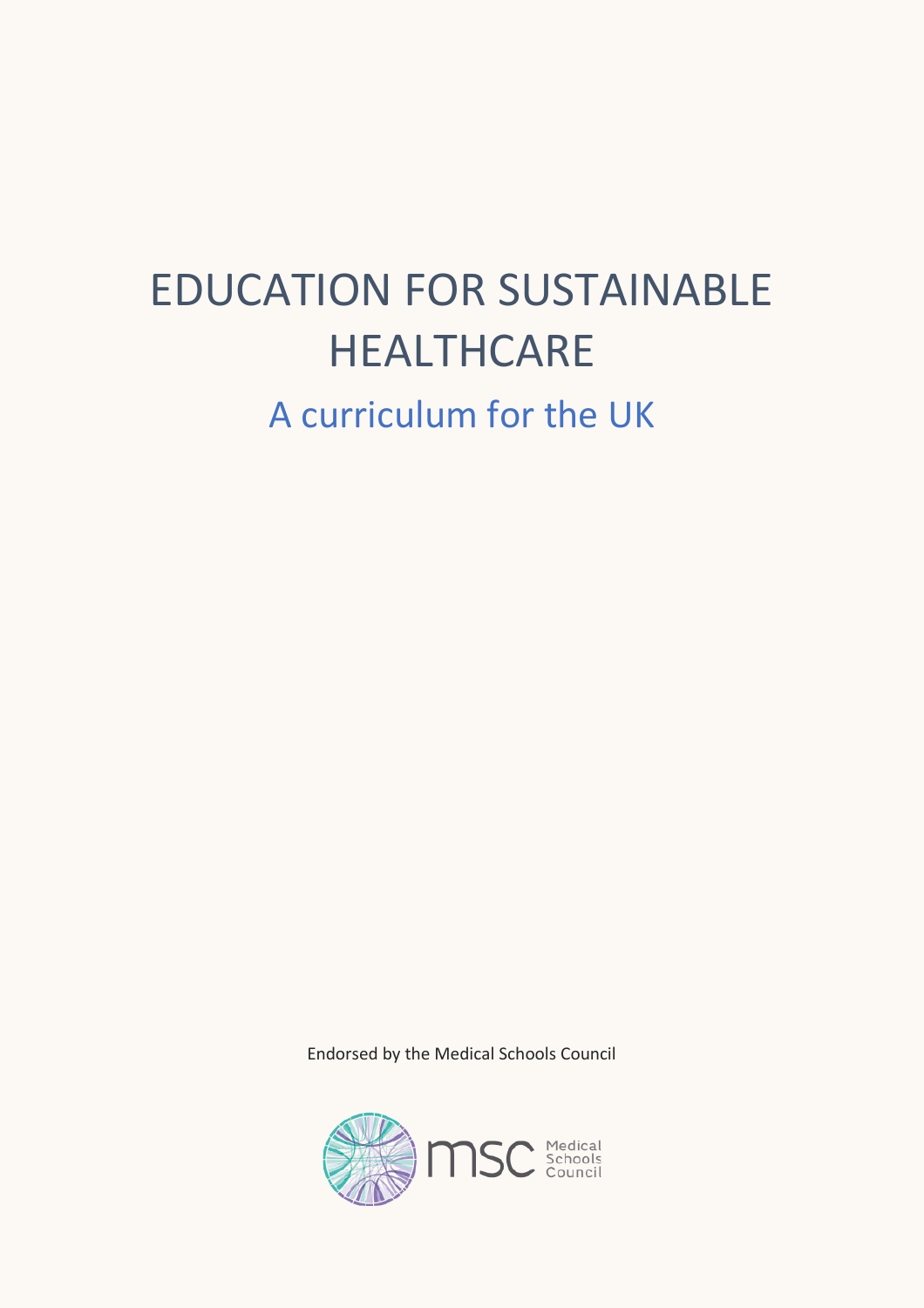# **Table of Contents**

| Frameworks and resources reviewed in developing this curriculum  6 |  |
|--------------------------------------------------------------------|--|
|                                                                    |  |
|                                                                    |  |
|                                                                    |  |
|                                                                    |  |
|                                                                    |  |
|                                                                    |  |
|                                                                    |  |
|                                                                    |  |
|                                                                    |  |
|                                                                    |  |
|                                                                    |  |
|                                                                    |  |
|                                                                    |  |
|                                                                    |  |
|                                                                    |  |
|                                                                    |  |
|                                                                    |  |
|                                                                    |  |
|                                                                    |  |
|                                                                    |  |
|                                                                    |  |
|                                                                    |  |
|                                                                    |  |
|                                                                    |  |
|                                                                    |  |
|                                                                    |  |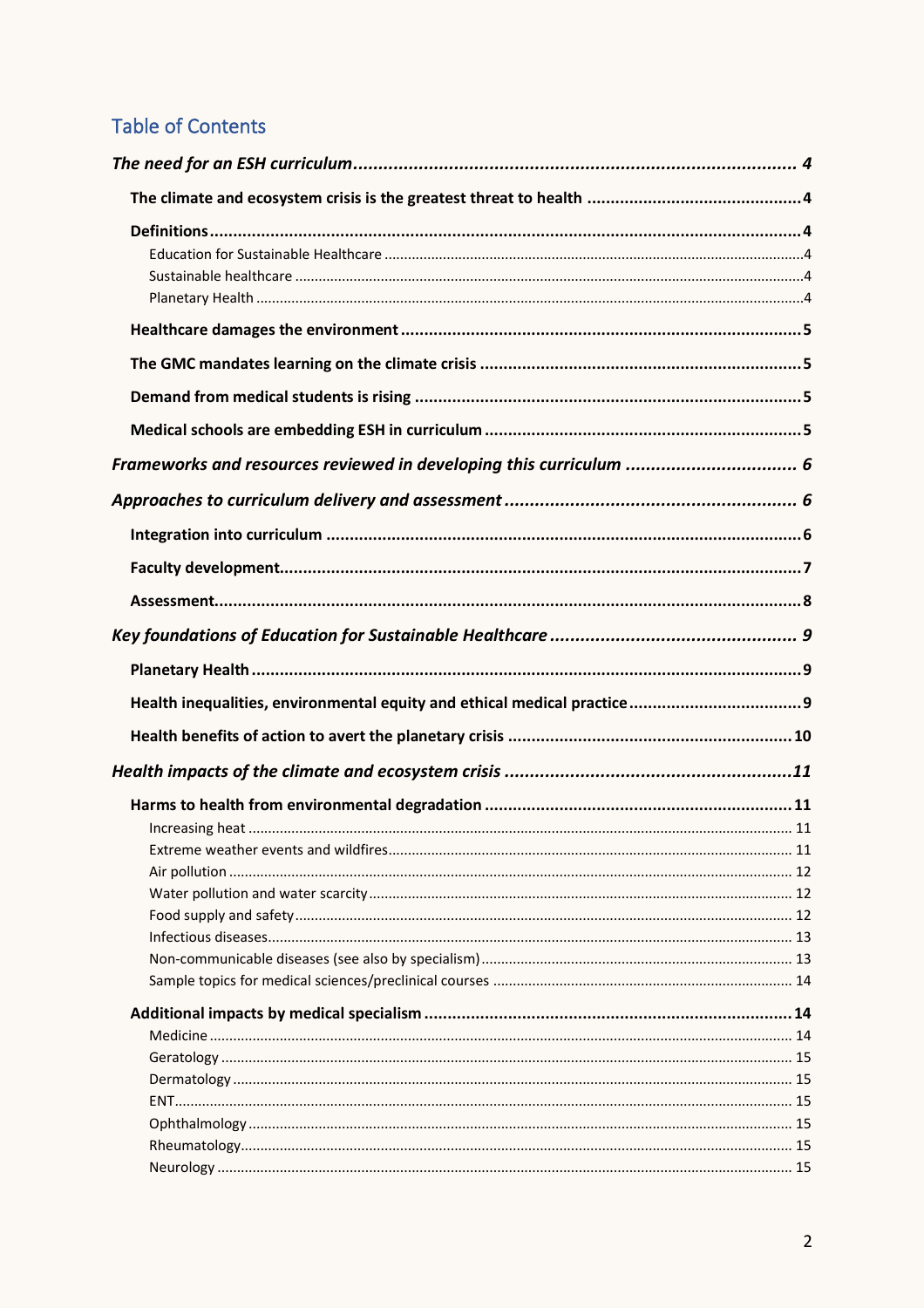| CSH Learning Outcomes for ESH as referenced in GMC Outcomes for graduates 2015  25 |  |
|------------------------------------------------------------------------------------|--|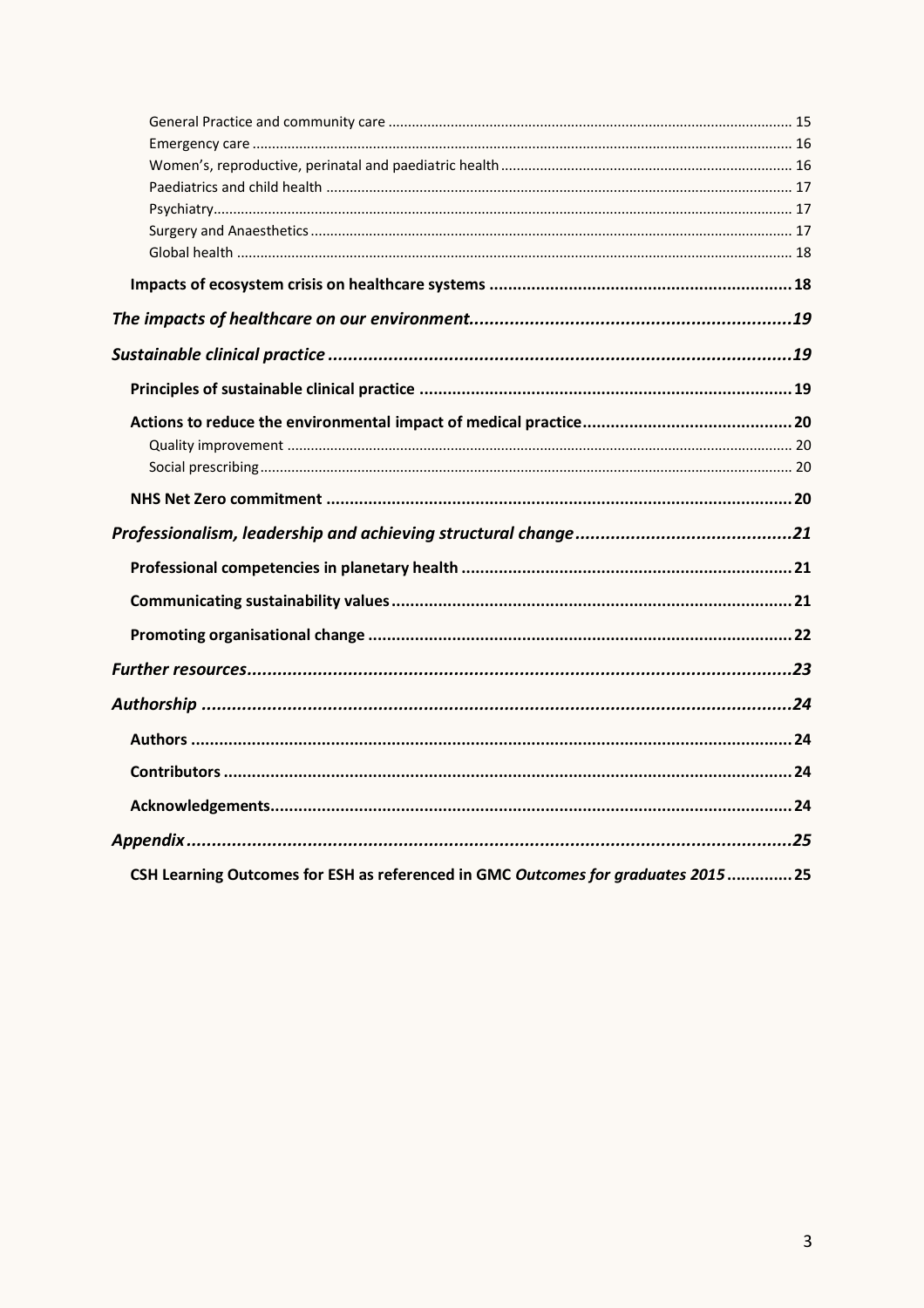# <span id="page-3-0"></span>**The need for an ESH curriculum**

#### <span id="page-3-1"></span>**The climate and ecosystem crisis is the greatest threat to health**

Global environmental changes caused by human activities are already causing deaths and ill health. Heatwaves, storms and floods are increasingly frequent and severe including in the UK, and around the world there is reduced food and water security, increased risk of infectious diseases, and deteriorating air quality. Associated with these changes are mental health impacts and reducing economic and social stability. Strong action from all sectors of society is urgently needed both to limit the crisis and to respond to the adverse impacts. The provision of healthcare is, itself, a leading contributor to global heating and environmental degradation, responsible for around 5% of greenhouse gas emissions in the UK. Health professionals are well placed to understand the science and communicate the threat to health, and must be educated to understand the urgency and scale of the issues and how to act to address them in professional life and clinical practice.

#### <span id="page-3-2"></span>**Definitions**

#### <span id="page-3-3"></span>*Education for Sustainable Healthcare*

The *AMEE Consensus Statement on Planetary health and education for sustainable healthcare* defines Education for Sustainable Healthcare (ESH) as the process of equipping current and future health professionals with the knowledge, values, confidence and capacity to provide environmentally sustainable services through health professions education [\(AMEE Consensus statement](https://www.tandfonline.com/doi/full/10.1080/0142159X.2020.1860207) Shaw et al., 2021)

#### <span id="page-3-4"></span>*Sustainable healthcare*

Sustainable healthcare: focuses on the improvement of health and better delivery of healthcare, rather than late intervention in disease, with resulting benefits to patients and to the environment on which human health depends, thus serving to provide high-quality healthcare now without compromising the ability to meet the health needs of the future (Tun 2019, [p.1176.](https://www.tandfonline.com/doi/full/10.1080/0142159X.2019.1623870) Definition adopted by AMEE)

#### <span id="page-3-5"></span>*Planetary Health*

Planetary health is a solutions-oriented, transdisciplinary field and social movement focused on analysing and addressing the impacts of human disruptions to Earth's natural systems on human health and all life on Earth [\(Planetary Health Alliance\)](https://www.planetaryhealthalliance.org/planetary-health). Human activity has caused or contributed to mass extinctions of plant and animal species, polluted the oceans and altered the atmosphere, with these lasting effects forming a risk to our own continued existence. An understanding of planetary health provides the foundation for ESH.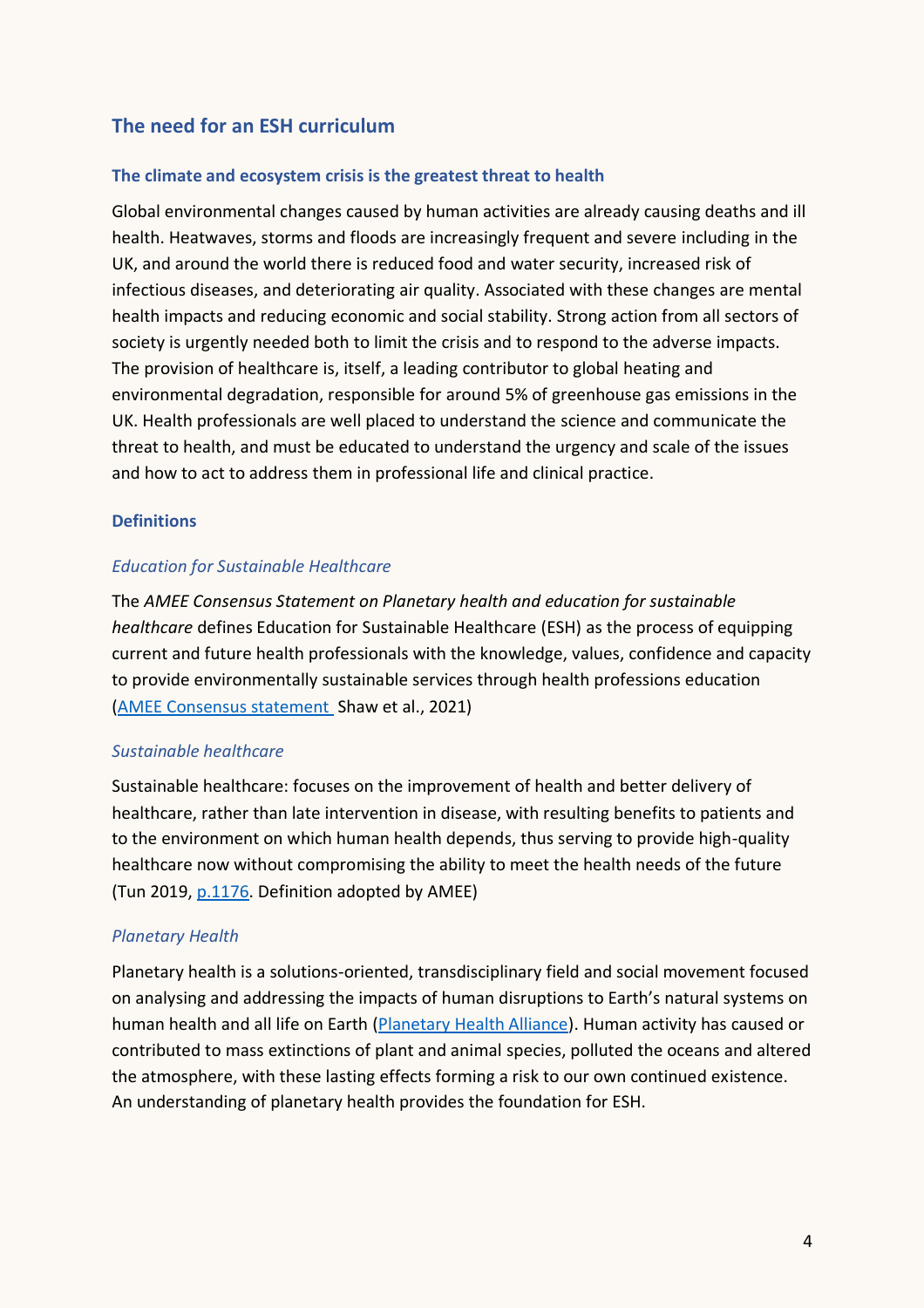#### <span id="page-4-0"></span>**Healthcare damages the environment**

In the UK and around the globe, healthcare is a major cause of environmental damage from greenhouse gas (GHG) emissions, resource depletion and clinical, chemical and plastic waste. Healthcare professionals and the public are becoming concerned and more aware of the need for concrete approaches to action to address sustainability in all healthcare activities and decisions.

#### <span id="page-4-1"></span>**The GMC mandates learning on the climate crisis**

Education for Sustainable Healthcare is a mandatory requirement of the medical regulator (the General Medical Council) in *Outcomes for graduates*. This requirement is emphasised in a letter from the GMC's Chief Executive and Registrar, Charlie Massey, on 22 November 2021:

#### **"Mandating continuing professional development on the climate crisis**

"Our education and training framework for medical schools and other providers seeks to raise awareness and understanding of the impact of climate change. For example, our Outcomes for Graduates framework requires newly qualified doctors to be able to apply the principles, methods and knowledge of population health and the improvement of health and sustainable healthcare to medical practice.

"Similarly, the Generic Professional Capabilities say that doctors in training must demonstrate awareness of basic principles of global health including governance, health systems and global health risks."

#### <span id="page-4-2"></span>**Demand from medical students is rising**

Medical students are increasingly interested in learning how to practise in a sustainable way, and to communicate the need for sustainable healthcare to colleagues and patients. There are growing numbers of student societies at various medical schools focussing on the ecosystem crisis, and the international student-led Planetary Health Report Card [\(PHRC,](https://phreportcard.org/) [metrics\)](https://phreportcard.org/our-metrics/) has provided momentum and practical suggestions for medical schools and faculties to implement sustainability measures and address sustainability across curricula.

#### <span id="page-4-3"></span>**Medical schools are embedding ESH in curriculum**

Medical schools are engaging with the need to address the climate and ecosystem crisis in preparing medical students for their professional roles. Challenges in implementation include the need for training the trainers on integrating ESH into their material, finding where this fits within an already overcrowded medical curriculum, and signposting the many resources that are already available. As this is a new paradigm, with a cross-cutting and interdisciplinary nature that can benefit learning in every medical discipline, we hope this document goes some way to providing a curriculum that is applicable to the various curricular structures of the UK medical schools, and potentially further afield.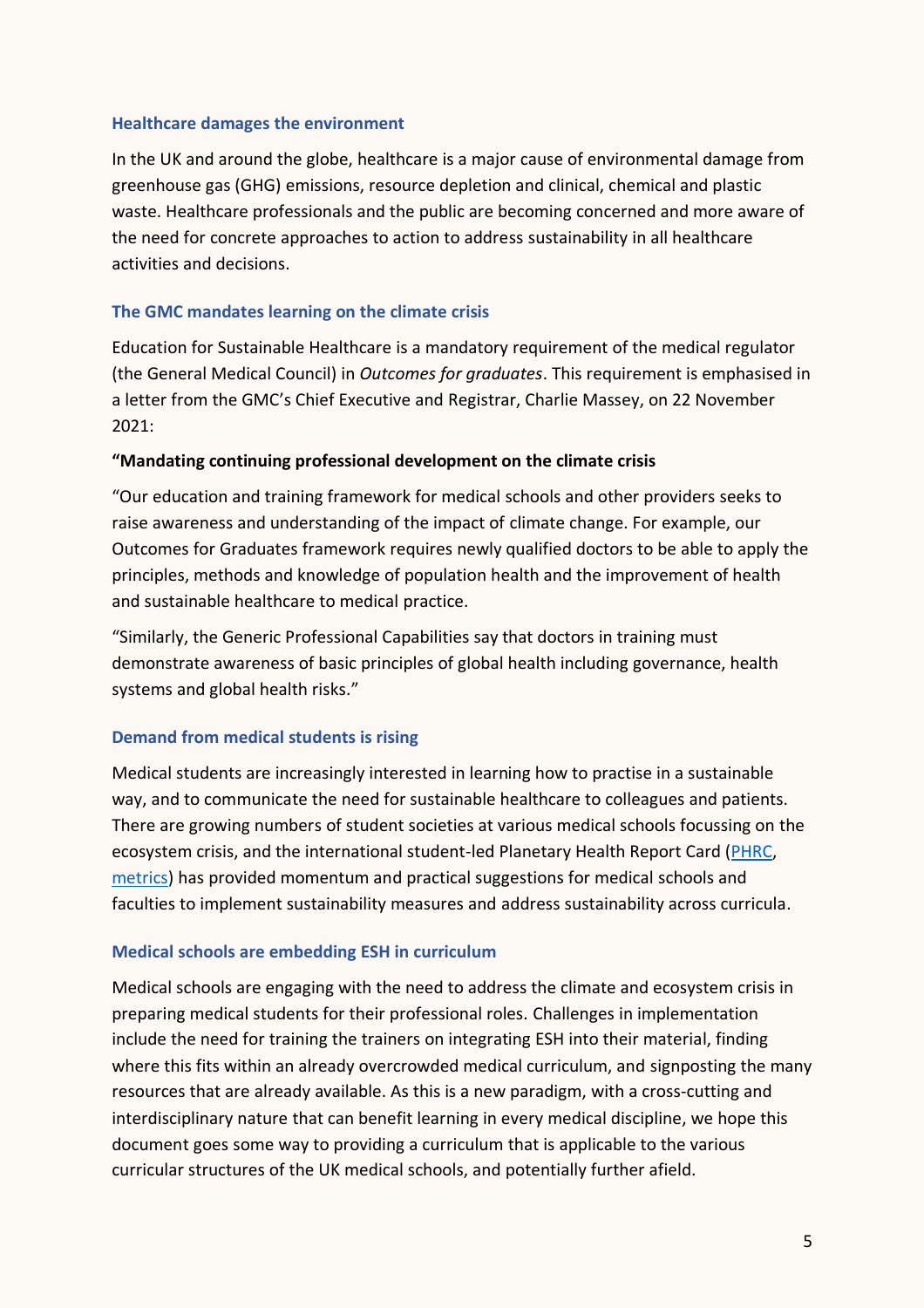### <span id="page-5-0"></span>**Frameworks and resources reviewed in developing this curriculum**

In formulating this curriculum we have drawn on the work of a number of international and national organisations including: General Medical Council [\(Outcomes for graduates\)](https://www.gmc-uk.org/education/standards-guidance-and-curricula/standards-and-outcomes/outcomes-for-graduates) AMEE [\(Consensus Statement on Planetary health and education for sustainable healthcare\)](https://www.tandfonline.com/doi/full/10.1080/0142159X.2020.1860207) World Health Organization [\(WHO\)](https://www.who.int/health-topics/climate-change#tab=tab_1) NHS Net Zero commitment [\(Greener NHS,](https://www.england.nhs.uk/greenernhs/) [Net Zero NHS\)](https://www.england.nhs.uk/greenernhs/a-net-zero-nhs/) Academy of Medical Royal Colleges [\(AoMRC,](https://www.aomrc.org.uk/wp-content/uploads/2020/07/200707_climate_change_statement.pdf) [guide for doctors\)](https://www.aomrc.org.uk/wp-content/uploads/2016/05/Protecting_Resources_Promoting_Value_1114.pdf) Planetary Health Alliance [\(PHA,](https://www.planetaryhealthalliance.org/) [education framework\)](https://www.planetaryhealthalliance.org/education-framework) Global Consortium on Climate and Health Education [\(GCCHE,](http://www.publichealth.columbia.edu/research/global-consortium-climate-and-health-education) [resources\)](https://www.publichealth.columbia.edu/research/global-consortium-climate-and-health-education/climate-resources-health-education-initiative) Health Care Without Harm [\(HCWH,](https://noharm-europe.org/content/europe/who-we-are) [health care's climate footprint](https://noharm-global.org/sites/default/files/documents-files/5961/HealthCaresClimateFootprint_092319.pdf)) Centre for Sustainable Healthcare [\(CSH,](https://sustainablehealthcare.org.uk/) [education\)](https://sustainablehealthcare.org.uk/what-we-do/education-and-training) UK Health Alliance on Climate Change [\(UKHACC,](http://www.ukhealthalliance.org/members/) [report\)](http://www.ukhealthalliance.org/wp-content/uploads/2021/02/This-report-comes-with-a-health-warning-the-impacts-of-climate-change-on-public-health-compressed.pdf) Kate Raworth [Doughnut Economics](https://www.kateraworth.com/doughnut/) Lancet Commission on **Planetary Health, [EAT-Lancet](https://www.thelancet.com/commissions/EAT) Commission on Food**, Planet, Health Lancet Countdown on health and climate change [\(2021 report\)](https://www.thelancet.com/journals/lancet/article/PIIS0140-6736(21)01787-6/fulltext#seccestitle70) Planetary Health Report Card [\(PHRC,](https://phreportcard.org/) [metrics,](https://phreportcard.org/metrics/) [literature review\)](https://phreportcard.org/wp-content/uploads/2022/04/PHRC-Literature-Review.pdf)

# <span id="page-5-1"></span>**Approaches to curriculum delivery and assessment**

#### <span id="page-5-2"></span>**Integration into curriculum**

As Education for Sustainable Healthcare is mandatory new learning, core delivery of the essentials is needed. Discrete teaching may be necessary to establish understanding of fundamental concepts of sustainability and planetary health, ideally beginning from early in the course. Given the urgency of the deepening crisis and demand for this topic from the student perspective, core education could include student selected components or projects where all the students are selecting study topics in this area. Motivated students may additionally wish to explore specific aspects in greater depth as part of more wide-ranging student selected options.

Sustainability can be incorporated quickly into curricula by embedding into existing teaching sessions across all subjects and specialties. Overall learning can benefit through integrating ESH into existing modules, as ESH ties into a wide range of topics. Highlighting the environmental connections can enhance learning, as students often have some baseline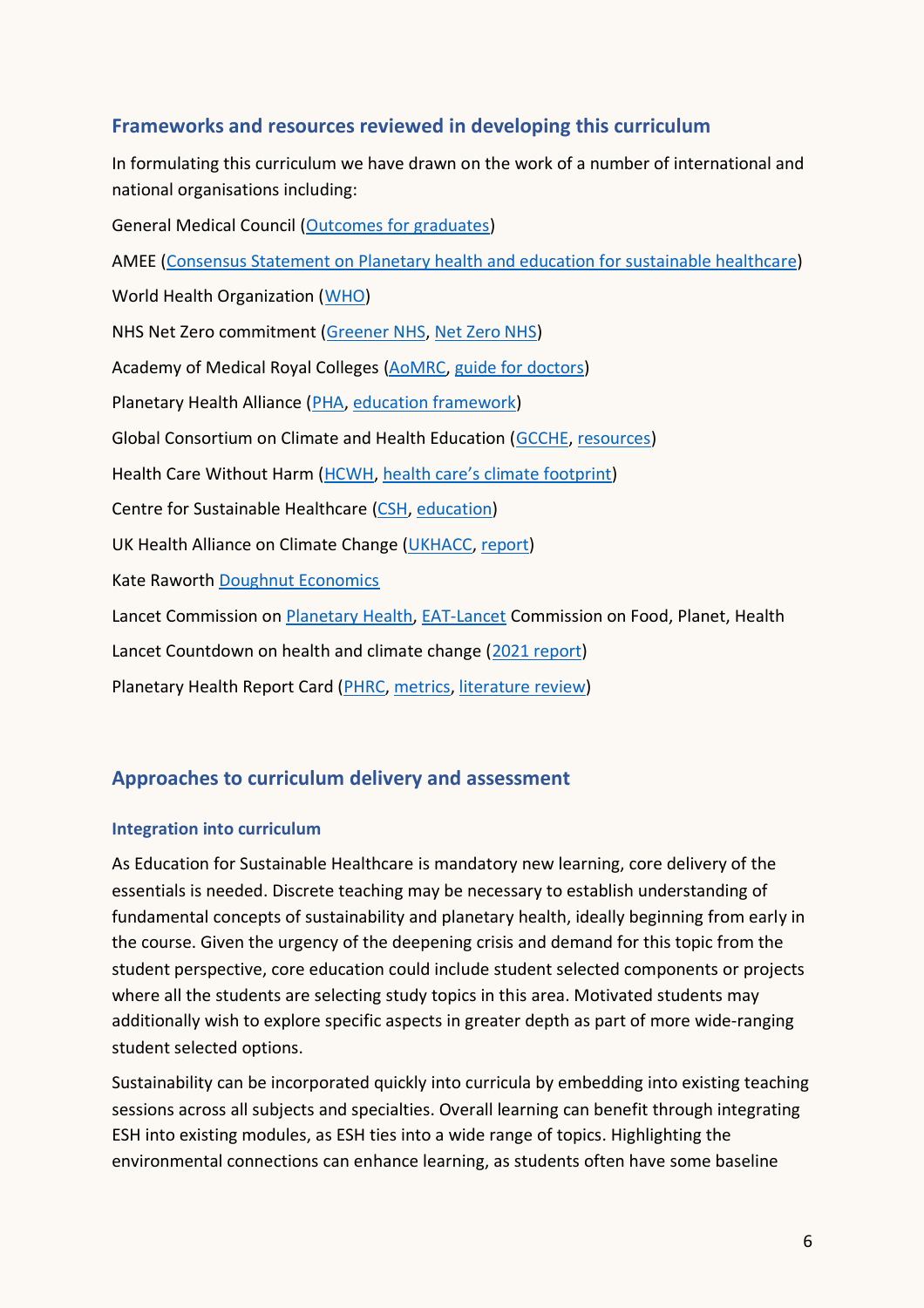knowledge. A clinical focus is important to establish the relevance of sustainability to health outcomes and the role of the doctor, authentically presenting real-world problems with real consequences, and using participatory learning to focus on solutions.

Suitable modes of teaching include a blend of lectures, small group sessions, virtual learning, and during communications and clinical skills sessions. Concrete examples can come from the local context such as the impact of floods on the local community, or healthcare services' carbon footprinting, energy use or waste management. In the clinical environment sustainability can be included as an aspect of a case to discuss, through sustainable quality improvement activity, or using examples from specific specialties as set out later in this document.

In this way the ESH curriculum can be integrated longitudinally throughout the medical school years, highlighting the risks that environmental degradation poses to the different body systems and developing learning through all the specialties and encompassing environmental and medical ethics, medical sociology, public health and global health. The categories of learning are therefore not distinct but often integrative, collaborative across disciplines, and active and experiential on the part of the learner, and they reinforce and deepen with spiral inclusion.

It is particularly important to employ a systems thinking approach. Sustainable healthcare broadens the focus from managing pathology at the point of presentation, such as within a hospital setting, to addressing the upstream determinants of health and disease which are negatively influenced by human actions. This may involve unlearning a familiar framing of medicine, concerning only the current clinical encounter, and developing a broader understanding of health to inform a change of perspective in clinical practice.

#### <span id="page-6-0"></span>**Faculty development**

This curriculum document aims to show how ESH can be embedded into the programme where it is being delivered by 'non experts' in this area. Discursive and interactive learning in small groups and through case-based problem solving are ways in which educators can develop familiarity with the subject at the same time as delivering teaching, and coproduction of new learning with students can be a stimulating and practicable solution.

There is a growing body of knowledge, literature and resources for ESH, some of which are signposted in this document. Organisations such as the World Health Organization, Planetary Health Alliance and Centre for Sustainable Healthcare have online resources that are free to access, and hold remote courses and lecture series.

Both learners and faculty can be affected by eco-anxiety, solastalgia and climate grief, and ESH sessions may bring this to the fore. Schools should acknowledge that people need to be supported as they understand and personally respond to the challenging reality of our current situation, and signpost how to access pastoral support that respects the reality, scale and urgency of the existential crisis.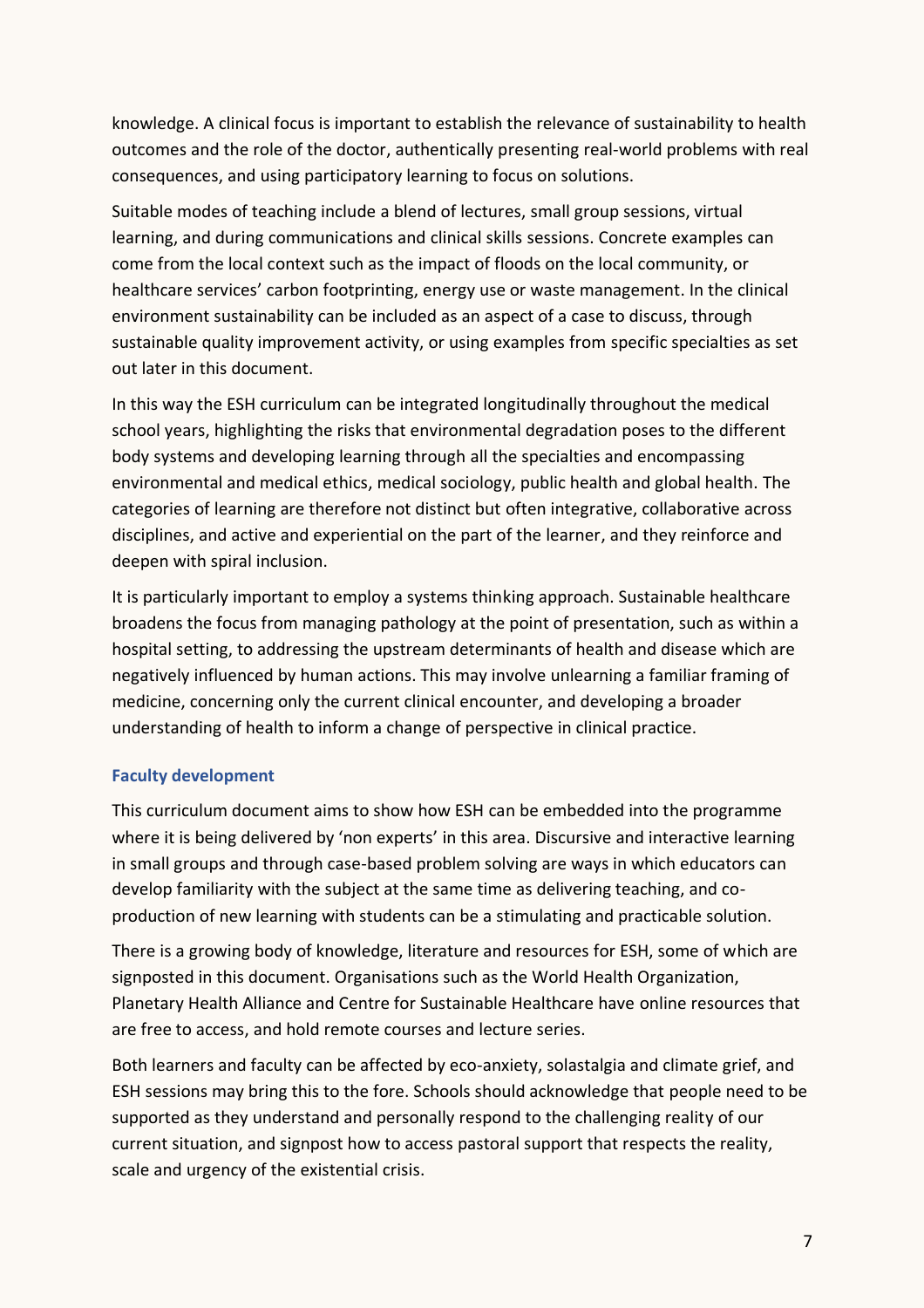#### <span id="page-7-0"></span>**Assessment**

ESH learning is applicable throughout the *MLA content map*. For instance the MLA emphasises knowledge of ethical issues, quality improvement, psychological principles and social and population health, together with professional capabilities in promoting health and preventing disease, ethical responsibilities for equality, communication for personcentred clinical management, and rational use of investigations and prescribing to avoid over-use. Sustainable healthcare is, essentially, good medical practice and incorporates reflective practice, complexity and systems thinking. ESH requires higher-order complex learning, which involves developing perspectives, shared values, advocacy and leadership, to ensure future clinical practice that benefits the patient, is sustainable for the healthcare system and protects the environment which is our life support system.

ESH is challenging to assess by conventional means, and the modes of summative assessment commonly used such as single best answer questions and OSCEs have limitations in evaluating the required ESH learning. It is desirable to test awareness of the upstream determinants of health and preventable causes of disease in every clinical case scenario, and to assess clinical competence through a sustainability lens. In addition to specific factual knowledge and sustainable clinical decision making, assessment can include communication skills such as sustainability related information giving, short answer questions to demonstrate deeper learning, academic written assignments or poster presentations, portfolio assessment of engagement with ESH and reflective pieces, and engagement in discussions. Formative assessment can have a significant role to play. More creative outreach activities such as communicating the importance to health of environmental sustainability, an active lifestyle, and contact with nature, at local schools and in the community, can also be valuable. Students should learn strategies for taking an environmental or exposure history, and to have conversations with patients about the health effects of the climate crisis and health benefits of a biosphere-friendly lifestyle. The patient consultation should elicit and respect the patient's priorities, recognise health inequalities and can tie in with prevention and health promotion. When dealing with clinical complexities and uncertainties, over-medicalisation should be avoided, such as for patients approaching the end of life. Students entering placements may notice unsustainable practices and should be supported if they wish to explore solutions, and encouraged to disseminate any practical solutions that are developed.

The large range of areas of ESH content should be aligned with a coherent programme of assessment across the course.

The following pages set out the learning as items, although there is much interconnection.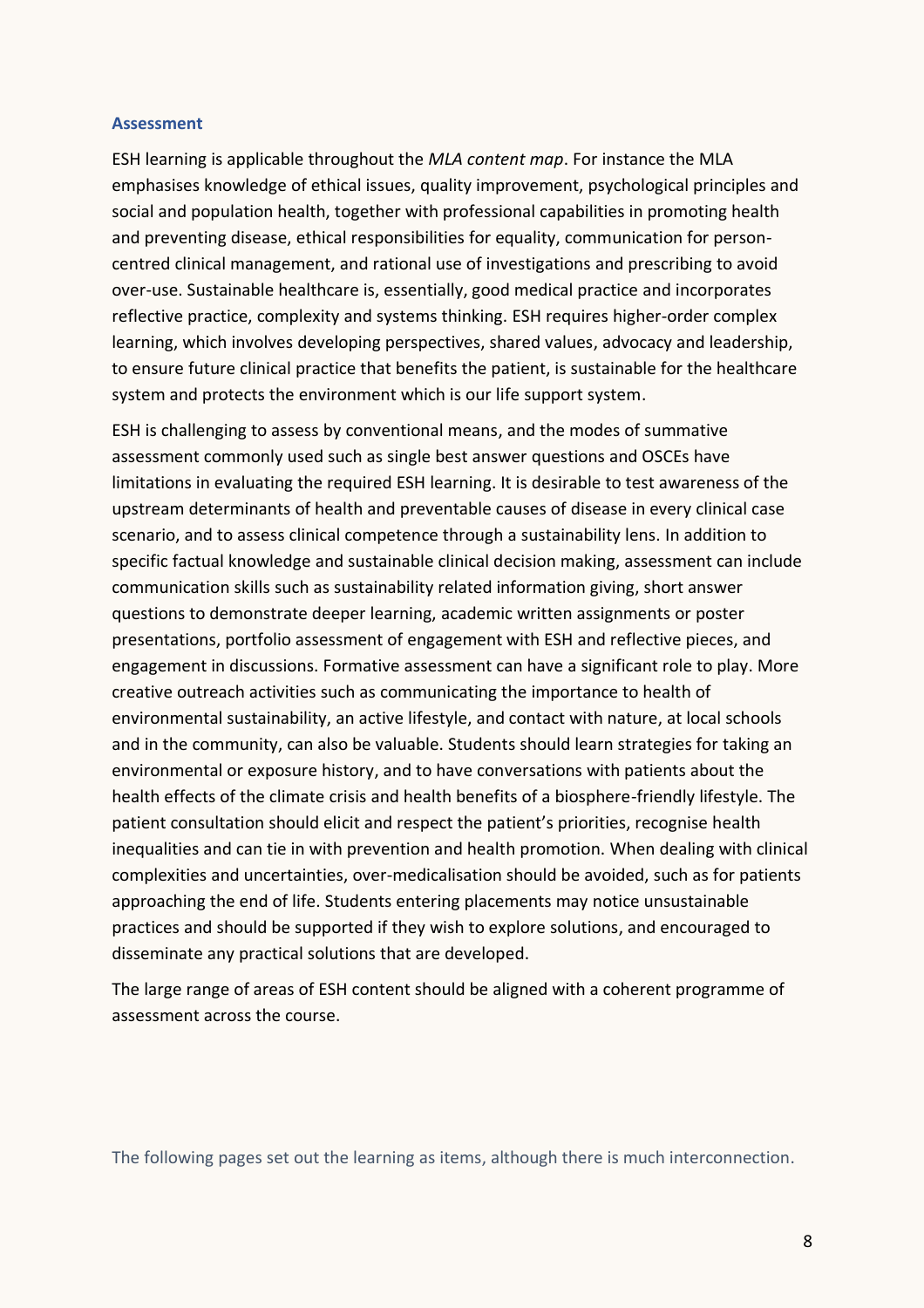# <span id="page-8-0"></span>**Key foundations of Education for Sustainable Healthcare**

#### <span id="page-8-1"></span>**Planetary Health**

Planetary boundaries framework of earth systems that support life on earth including human life and civilisation

Biodiversity and the dynamic relationships within ecosystems that create the foundations for all life such as air, water and food

Strong versus weak sustainability models comprising Environment, Society and Economy

Doughnut economic model – social foundation of UN Sustainable Development Goals, ecological ceiling of environmental degradation and potential tipping points in Earth's natural systems

Climate change as the greatest threat to human health (WHO, Lancet Commissions); inseparable from biodiversity crisis and structural inequalities (IPCC AR6 WGII, IPBES)

Science of climate change; greenhouse gases and carbon footprinting

Difference between weather and climate; relationship of chemical and particulate air pollution to climate change; oceans and health

Adverse effects on health and environment of novel chemical entities; toxins and other pollutants such as plasticizers, fertilisers, pesticides

Legal frameworks – UK Climate Change Act, the Paris Agreement, UNFCCC and NDCs

Mitigation actions and health co-benefits; adaptation to a changing climate; resilience of health systems

Importance of Indigenous knowledge and value systems as essential components of planetary health solutions

Urgency, scale and time-based nature of the solutions

#### <span id="page-8-2"></span>**Health inequalities, environmental equity and ethical medical practice**

Environment as a determinant of health; environmental decline and climate breakdown exacerbating existing social inequalities in health and in healthcare

Amplified vulnerability of sections of population to: [food](https://www.metoffice.gov.uk/research/climate/climate-impacts/food-security/impacts-on-food-security) insecurity, water insecurity, heat stress morbidity and mortality; unequal access to green and blue space; forced displacement of populations through conflict over resources

[Unequal](https://www.kingsfund.org.uk/publications/what-are-health-inequalities#what) access to healthcare both across high income countries, and in low- and middleincome countries (LMIC)

The healthcare industry as big business e.g[. 19.7%](https://www.cms.gov/Research-Statistics-Data-and-Systems/Statistics-Trends-and-Reports/NationalHealthExpendData/NHE-Fact-Sheet) of US GDP; need for universal health coverage (Sustainable Development Goals, human right to access healthcare)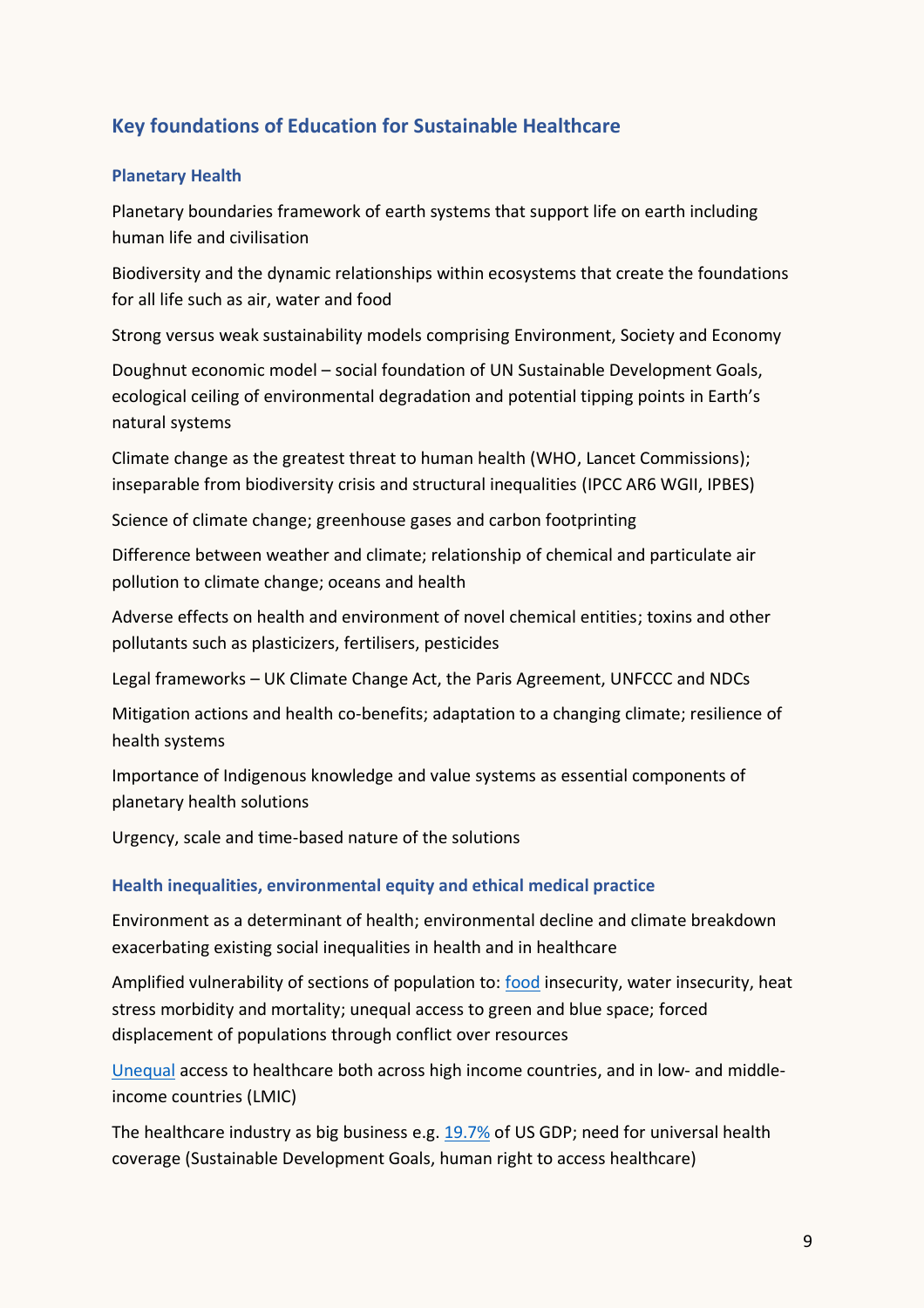Concepts of environmental injustice, with impacts worst on those who have contributed least to ecosystem crisis such as low-income countries, Indigenous populations, those currently protecting biodiversity, environmental refugees, children, women and elderly, low socio-economic class, homeless populations

Intersection between environmental injustice and other forms of structural injustice; intersectionality or overlapping disadvantage such as those based on gender, ethnicity, [colonialism,](https://report.ipcc.ch/ar6wg2/pdf/IPCC_AR6_WGII_SummaryForPolicymakers.pdf) disability, age, location and income

Intergenerational equity e.g. the Well-being of Future Generations (Wales) Act 2015; student perspective on cross-generational health equity, interspecies equity; dilemma of harm to the patient of the future through provision of healthcare now

Ethical issues with current clinical practice linking to environment, cost, and patient safety: the burden of care on patients (GMC Outcomes for graduates 6e)

Transparency and patients' [preferences](https://www.kingsfund.org.uk/publications/patients-preferences-matter); 'too much medicine'; shared decision making

Supplier induced demand and private healthcare systems leading to over investigation and treatment; low value healthcare and [Choosing Wisely](https://www.choosingwisely.co.uk/about-choosing-wisely-uk/)

Environmental and patient harm through defensive medical practice denying the patient the right to fully informed consent (over-investigation and over-treatment), with overmedicalisation leading to environmental harms (pollution of air, contamination of water, toxins in soil); link between defensive medicine and physician burnout

Ethical procurement in medical supply chains; working conditions such as child labour in production of disposable surgical instruments; modern slavery in medical glove production

Building climate resilient health [systems;](https://www.ccacoalition.org/en/resources/climate-smart-healthcare-low-carbon-and-resilience-strategies-health-sector) emergency disaster risk

#### <span id="page-9-0"></span>**Health benefits of action to avert the planetary crisis**

Opportunities and benefits of a more sustainable and preventative approach

- how policies to reduce GHG emissions toward a zero carbon economy could also improve health: housing insulation; transport systems prioritising cycling, walking and public transport (active transport); food systems; industry and employment
- mental health benefits of climate solutions: active travel; green space expansion; reduced air pollution from clean energy
- health benefits to individuals: of a low carbon lifestyle; moving to a plant-based diet; to children from fewer cars, social aspects of play

Organisational sustainability policies - NHS [Green Plan](https://www.england.nhs.uk/greenernhs/wp-content/uploads/sites/51/2021/06/B0507-how-to-produce-a-green-plan-three-year-strategy-towards-net-zero-june-2021.pdf)

Movements such as [Choosing Wisely,](https://www.choosingwisely.co.uk/) [Realistic Medicine](https://www.gov.scot/publications/personalising-realistic-medicine-chief-medical-officer-scotland-annual-report-2017-2018/) and [Prudent Healthcare](https://www.bevancommission.org/about/prudent-principles/) countering the trend to industrialisation of healthcare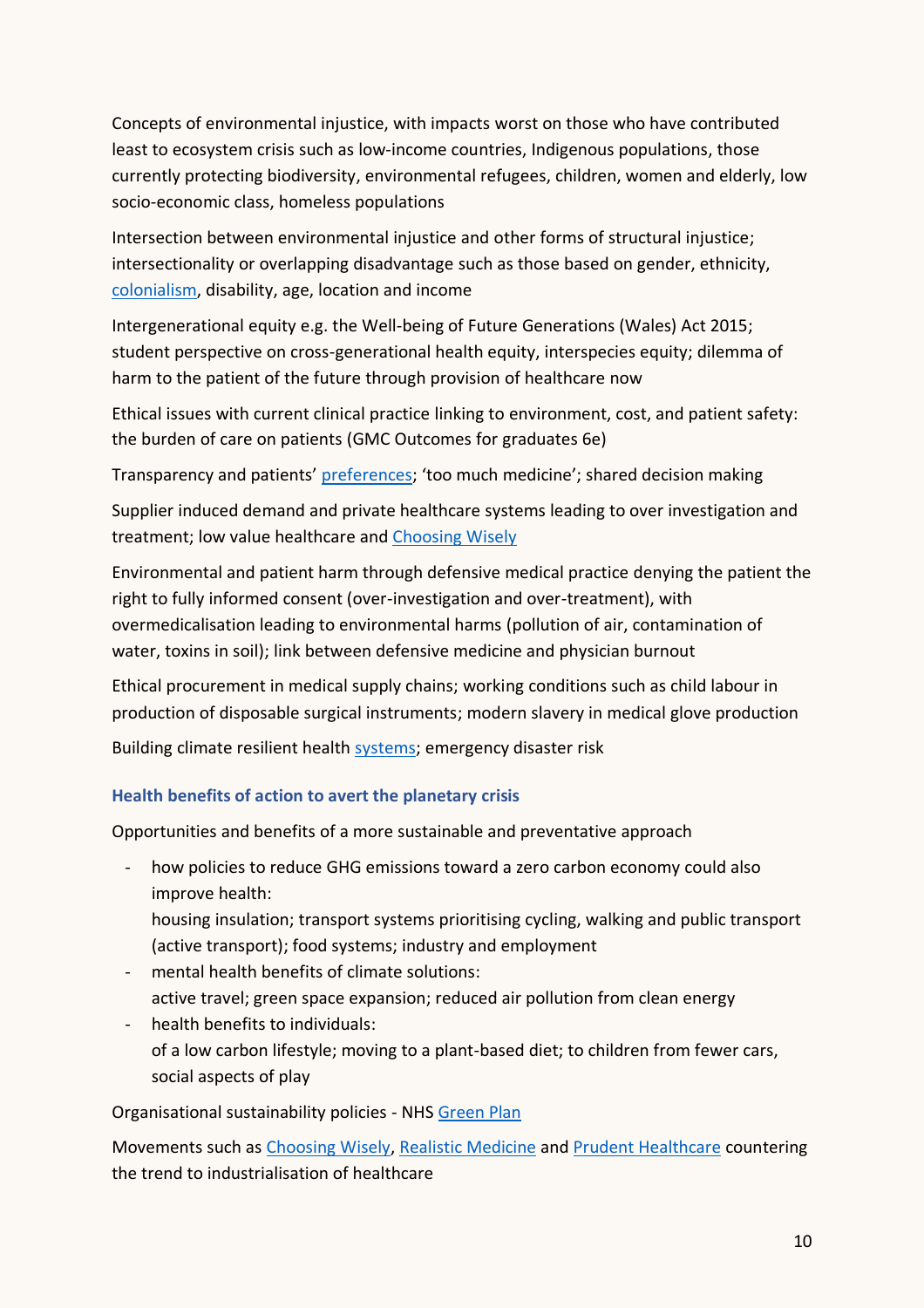Green, blue and social prescribing – health and environmental co-benefits of nonpharmaceutical management such as exercise or yoga classes for type 2 diabetes, social group activities such as gardening for mental health conditions, lower air pollution active transport such as bicycle schemes for obesity, evidence for physical [activity](https://www.aomrc.org.uk/reports-guidance/exercise-the-miracle-cure-0215/)

Natural regeneration and biodiversity - boosting immune system, microbiome and wellbeing; reduction of pandemic risk by stopping deforestation

Need for transformation of global food systems [\(WHO\)](https://www.who.int/publications/i/item/9789240031814) to reduce [malnutrition,](https://www.thelancet.com/journals/lancet/article/PIIS0140-6736(18)31788-4/fulltext?utm_campaign=tleat19&utm_source=hub_page) [biodiversity](https://www.who.int/publications/i/item/guidance-mainstreaming-biodiversity-for-nutrition-and-health) loss and climate change, reduce adverse health impacts from chemical pollutants such as pesticides and fertilisers, tackle antimicrobial resistance, reduce food waste and improve food security

Benefits of reduced meat consumption in cardiovascular disease, cancer, dementia and allcause mortality

# <span id="page-10-0"></span>**Health impacts of the climate and ecosystem crisis**

#### <span id="page-10-1"></span>**Harms to health from environmental degradation**

Highlight throughout, inequalities and disproportionate effects of environmental and social determinants of health on disadvantaged groups; [doughnut](https://www.kateraworth.com/doughnut/) economics model; acceleration of adverse environmental changes

#### <span id="page-10-2"></span>*Increasing heat*

Heat related illness and death, cardiovascular failure, perinatal vulnerability

Mechanisms of heat related morbidity such as cytotoxicity, hyper or hypo-coagulation, BP dysregulation, heart rate dysregulation and arrythmia, organ ischaemia

Heatwaves and the negative health effects of moderate and extreme heat; increased mortality rates in 'urban heat islands' during heatwaves, and the need for well-designed urban green space and blue (water) space

Heatwave plans and their limitations given most excess heat deaths occur at temperatures below triggering of warnings

Increased risks in the old, young, those with pre-existing conditions, ill or homeless, also tourists, those fasting, attending large events and outdoor workers including agricultural

#### <span id="page-10-3"></span>*Extreme weather events and wildfires*

Injuries, fatalities, mental health effects and displacement/mass migration effects; [widespread, pervasive](https://www.ipcc.ch/report/ar6/wg2/) impacts on people and the natural world from increasingly frequent and intense heatwaves, droughts, wildfires, storms and floods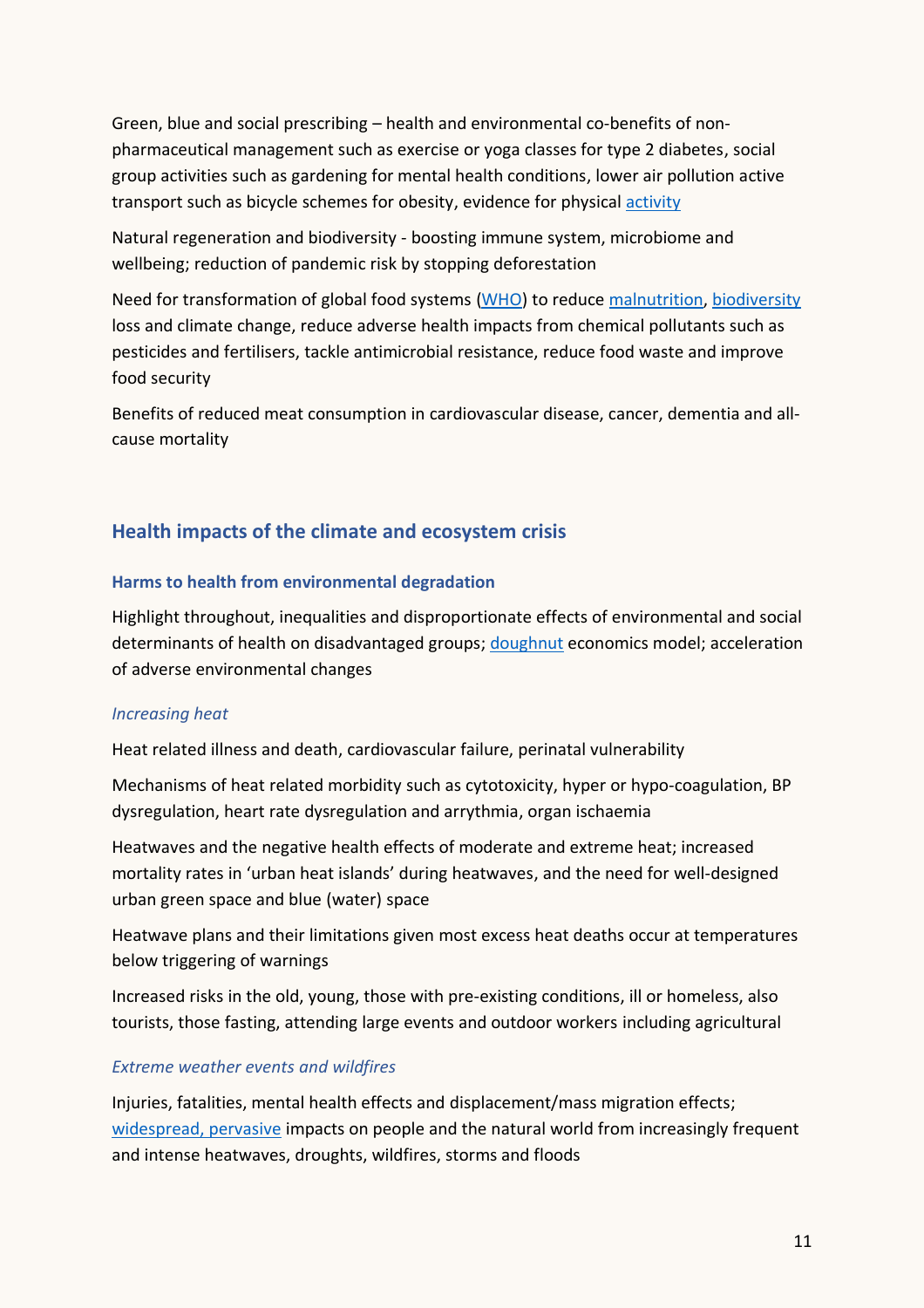[Flooding](https://assets.publishing.service.gov.uk/government/uploads/system/uploads/attachment_data/file/348917/Guidance_on_Recovery_from_Flooding_essential_info_from_frontline_responders.pdf) causing persistent mental health impacts, and physical health problems related to flooding of homes, injuries; patient groups who are particularly vulnerable; [advising](https://assets.publishing.service.gov.uk/government/uploads/system/uploads/attachment_data/file/348917/Guidance_on_Recovery_from_Flooding_essential_info_from_frontline_responders.pdf) patients on safe clean-up; disruption of healthcare provision

Health impacts of drought via water quantity, quality, hygiene, food security, loss of livelihood

Deranged weather patterns risking food insecurity, food poverty and [malnutrition/obesity;](https://www.thelancet.com/journals/lancet/article/PIIS0140-6736(18)32822-8/fulltext) risk to Water, Sanitation and Hygiene (WASH) infrastructure; burden of diarrhoeal disease influenced by precipitation changes and flooding

Wildfire smoke increasing local air pollution and affecting regional air quality: eye and respiratory tract irritation, reduced lung function, bronchitis, exacerbation of asthma and heart failure, premature death

#### <span id="page-11-0"></span>*Air pollution*

[Air pollution](https://www.gov.uk/government/publications/health-matters-air-pollution/health-matters-air-pollution) from particulate matter and chemical toxicity (and increasing allergens) affecting all organ systems of the body

Legal frameworks for air quality, excess deaths through weak policy, air pollution death certification

Relationship of planetary science to air quality and pollution from industries such as farming and agriculture, coal, transport, healthcare

Acute and chronic health conditions associated with air pollution such as hypertension, coronary artery disease, congestive heart failure, arrhythmias, infections, dermatitis, respiratory allergies, asthma, COPD, lung and other cancers; in utero and child lung growth

Exacerbations of asthma and other respiratory diseases

#### <span id="page-11-1"></span>*Water pollution and water scarcity*

Sources of clean water, usage of water as drink, for agriculture, crop growth, food production, other industries; pollution of rivers and water courses

Water scarcity causing crop failure, livestock loss, destruction of wildlife habitats, wildfires, increased dust and inhaled pollutants

Cholera and other water-borne diseases affected by temperature and precipitation

#### <span id="page-11-2"></span>*Food supply and safety*

Reliance of food production on the water, soils and pollination provided by a healthy natural world; need for protection of wild places and wildlife as species increasingly face extinction, linking to the health impacts of loss of biodiversity

Lancet commission on the Global [Syndemic](https://www.thelancet.com/journals/lancet/article/PIIS0140-6736(18)32822-8/fulltext) of Obesity, Undernutrition, and Climate Change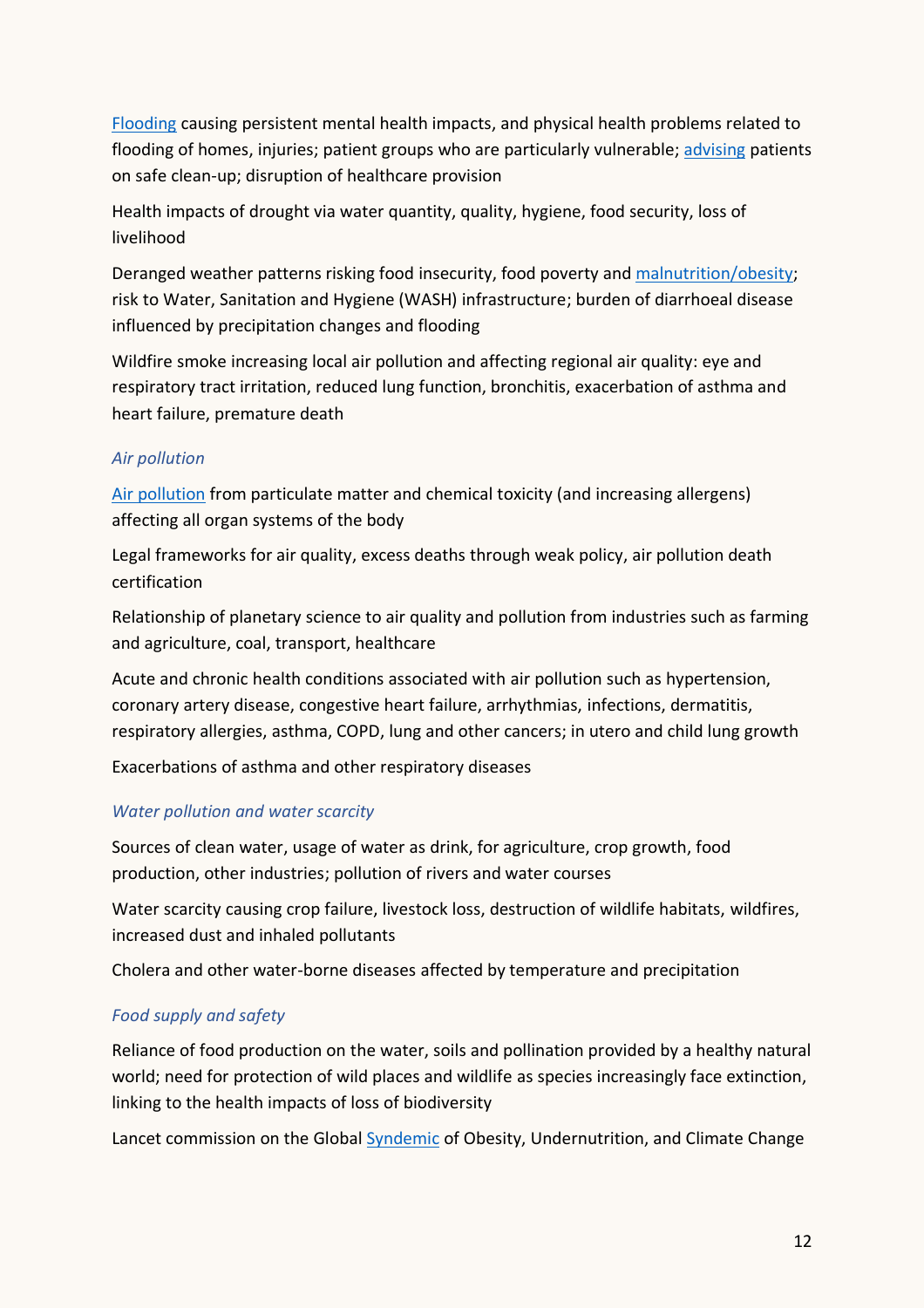Food as medicine, healthy diet as prevention for chronic health problems such as diabetes, heart disease, cancers, stroke and depression

Benefits of plant based diet to health and planet

Harmful effects of food systems on the environment through e.g. climate change, biodiversity loss, pollution; and on health through e.g. unhealthy diets, meat consumption, antimicrobial resistance, increased pandemic risk

Problems of excess and waste; inequalities in availability and price of healthy food

Link between food [security](https://www.metoffice.gov.uk/research/climate/climate-impacts/food-security/impacts-on-food-security) in UK and geopolitical stability affected by droughts, famines, conflicts, humanitarian crises

Food-borne diseases such as campylobacter, salmonella and enteric viruses replicating faster at warmer temperatures

#### <span id="page-12-0"></span>*Infectious diseases*

Human activity as a driver of disease emergence, through climate and ecosystem disruption, human demographics, land-system change and encroachment on habitats, deforestation and wildlife trade, international commerce and travel

Reduction of risk of pandemic emergence/ spillover from wildlife to people through: protection of nature and biodiversity; reduction in deforestation, wildlife trade, and intensive livestock rearing; protection of Indigenous land rights

Increased risk of food and water-borne disease with climate breakdown

Changing distribution and ecology of zoonotic and vector-borne diseases, with disrupted climate (rainfall and temperature) exacerbating malaria, dengue, Lyme disease, chikungunya and various forms of encephalitis

Interconnections between human, animal and ecosystem health [\(One Health](https://www.onehealthcommission.org/en/why_one_health/what_is_one_health/) approach); use of antibiotics in farming; principles of antimicrobial stewardship to reduce antimicrobial resistance

#### <span id="page-12-1"></span>*Non-communicable diseases (see also by specialism)*

Interrelated pathways through which global environmental changes affect noncommunicable disease [risk:](https://www.annualreviews.org/doi/10.1146/annurev-publhealth-040218-043706)

energy source and use, air pollution, and climate change; urbanisation; food, nutrition, and agriculture; chemical contamination; biodiversity loss

Systems thinking approach to how to minimise impact of climate and ecosystem crisis on non-communicable diseases (NCD)

Social factors including physical and mental health effects of violent conflict and forced migration through complex and context-specific risks; the multiple health impacts of refugee status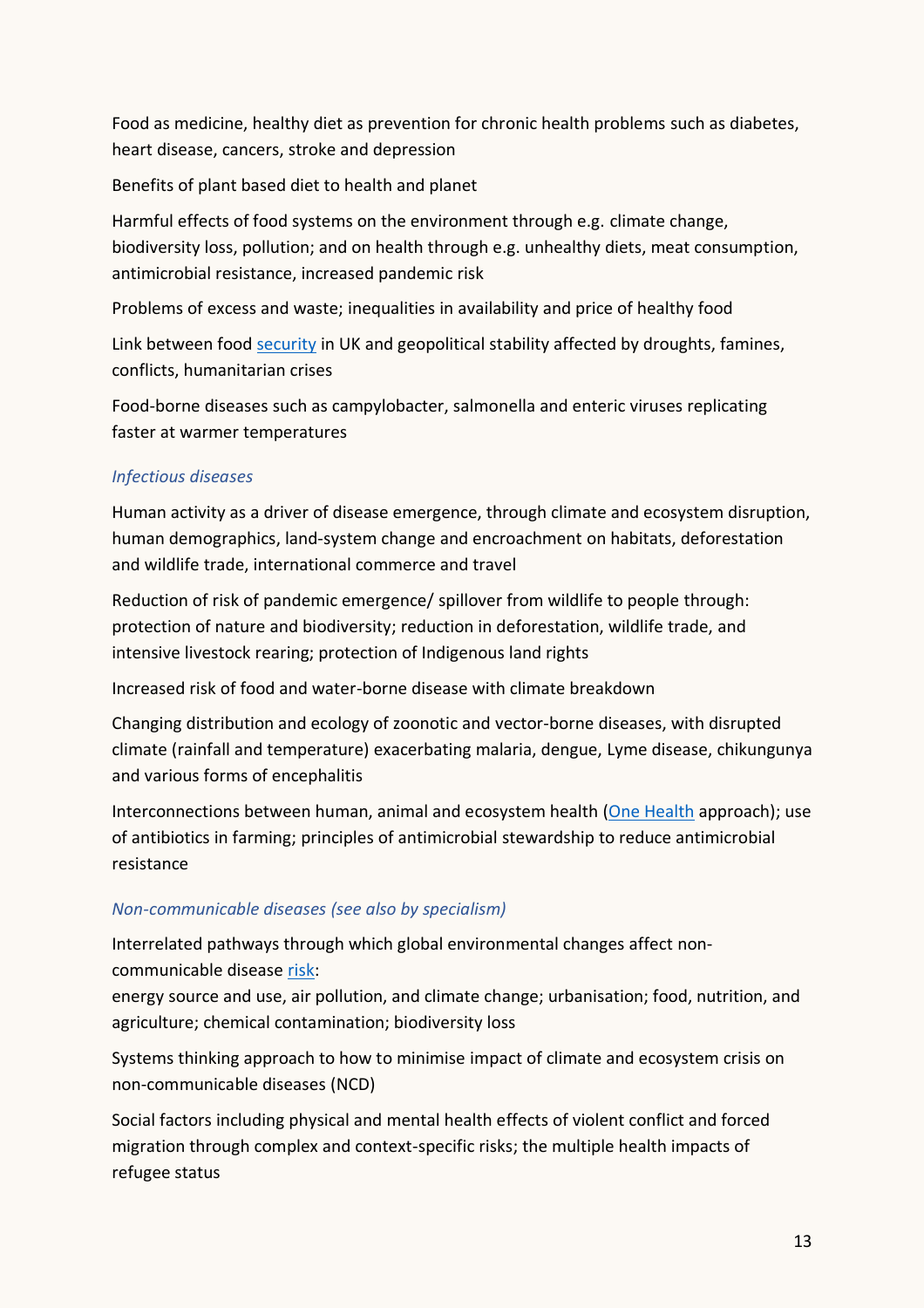Impact of loss of medicinal plants, such as oncology drugs derived from nature

Noise as a cause of preventable death on a [similar](https://ehp.niehs.nih.gov/doi/10.1289/EHP220) scale to air pollution

Importance of household insulation, linking energy efficiency and poverty with cold homes and excess winter deaths

Positive [impact](https://www.pure.ed.ac.uk/ws/portalfiles/portal/28632369/Urban_green_spaces_and_health_review_evidence.pdf) of green space on: mental health, cardiovascular morbidity, obesity, diabetes and pregnancy outcomes through psychological relaxation and stress alleviation, increased physical activity, reduced exposure to air pollutants, noise and excess heat

#### <span id="page-13-0"></span>*Sample topics for medical sciences/preclinical courses*

[see also other sections as relevant; and [Emory](https://journals.sagepub.com/doi/10.1177/2382120520957653) paper for [other examples\]](https://journals.sagepub.com/na101/home/literatum/publisher/sage/journals/content/mdea/2020/mdea_7/2382120520957653/20201013/images/large/10.1177_2382120520957653-table2.jpeg)

- intact ecosystem as the foundation of health
- environmental aspects of the natural history of disease
- biosphere health in preventative medicine
- changing burden of infectious disease through climate change and habitat loss
- impact of food systems on metabolic health
- health and environmental benefits of a plant-rich diet, low in processed meat
- heat stress impacting on emotional state, [mental,](https://ijmhs.biomedcentral.com/articles/10.1186/s13033-018-0210-6) cardiorespiratory, and renal function
- effect of air quality and environmental pollutants on circulation and breathing, skin conditions and cancers, reproductive health and dementia

#### <span id="page-13-1"></span>**Additional impacts by medical specialism**

The health impacts of anthropogenic global environmental changes are pervasive and increasing. The following are indicative examples grouped by speciality for utility, but are not intended to be complete or exclusive to any specialty and should be used in conjunction with the generic impacts.

#### <span id="page-13-2"></span>*Medicine*

Impacts of climate change on cardiovascular/ endocrine/ respiratory health (including increased allergens)

[Deaths](https://www.sciencedirect.com/science/article/abs/pii/S0013935121000487) from fossil fuel emissions from traffic and industrial power generation

Environmental risk factors in development of cancer – relationship of toxicology to oncology

Temperature regulation at various life stages and risks such as cerebrovascular accident

Health co-benefits in many non-communicable diseases from a plant-based diet, access to green space and physical activity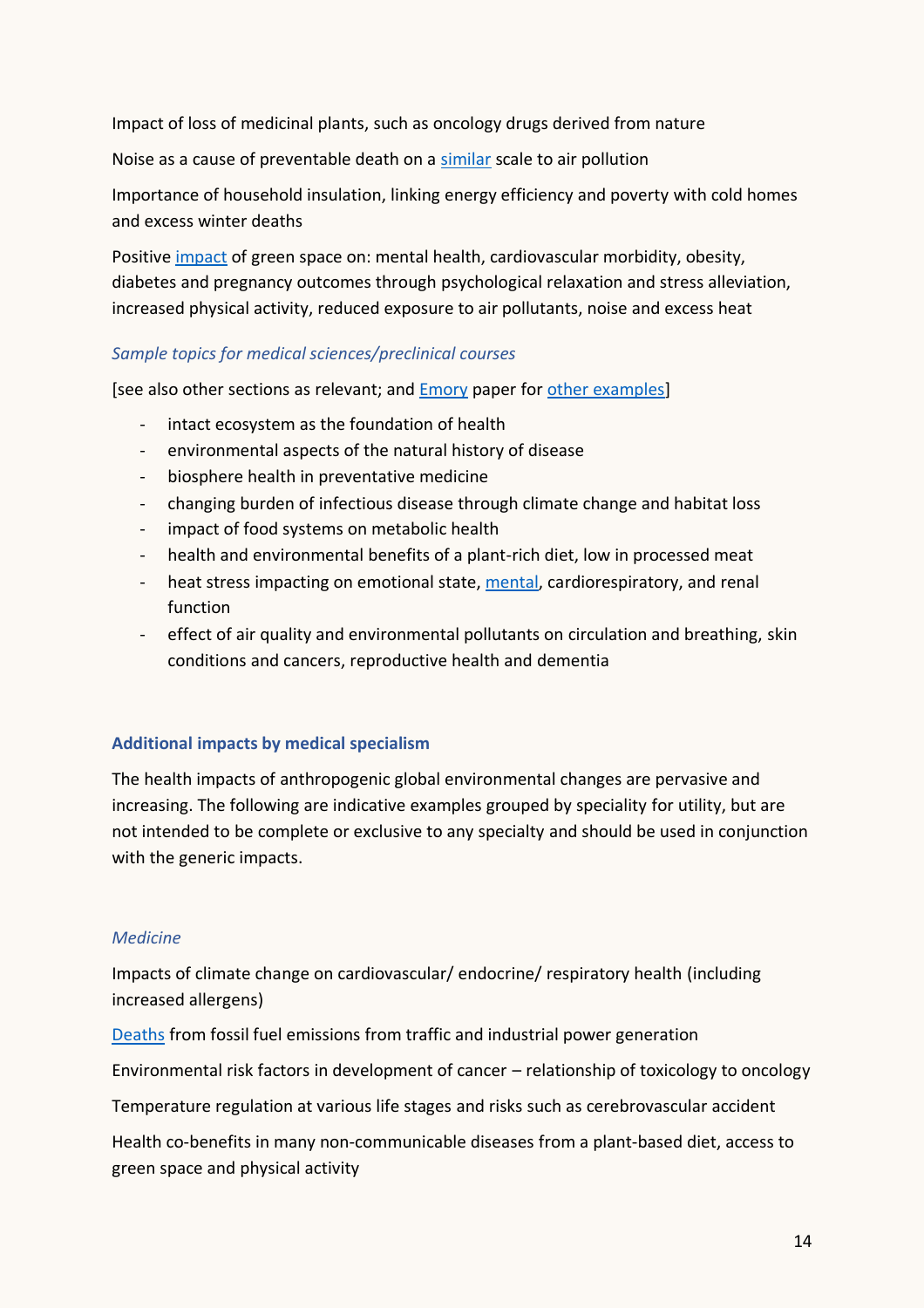How sustainability policies can improve outcomes in cardiovascular/ endocrine/ respiratory health/ dementia and mental health

<span id="page-14-0"></span>*Geratology* - rational prescribing and deprescribing to reduce side effects, improve patient safety and quality of life; impact of polypharmacy on patient and environment; social prescribing to support energy efficiency with household insulation for cold homes

<span id="page-14-1"></span>*Dermatology* - changing prevalence and severity of atopy and infectious skin conditions with temperature increase; changing patterns of skin cancer

<span id="page-14-2"></span>*ENT* - [impact](https://www.enttoday.org/article/what-otolaryngologists-can-do-to-lessen-their-carbon-footprint/) of climate change on allergens and allergic rhinitis; air pollution and sleep disordered breathing

<span id="page-14-3"></span>*Ophthalmology* - [increased](https://www.ncbi.nlm.nih.gov/pmc/articles/PMC8297364/) incidence of tractional retinal detachment, age-related macular degeneration and glaucoma, and [links](https://www.iapb.org/wp-content/uploads/2021/04/IAPB_CAWG_GUIDE-document.pdf) to cataract and infections through increasing UV radiation exposure, rising air pollution and warmer drier conditions; resource and carbon intensity of eye health services through consumables, energy consumption and travel requirements

<span id="page-14-4"></span>*Rheumatology* - association of pollution (especially particulate matter) with rheumatological manifestation of conditions such as systemic lupus erythematosus, rheumatoid arthritis, multiple sclerosis; effects of increased temperatures and heatwaves on rheumatological disease activity; effects of spread of disease vectors on diseases such as Lyme, chikungunya

<span id="page-14-5"></span>*Neurology* - temperature extremes as risk factors for acute cerebrovascular accident; heat exposure and pollution as risk factors for cerebrovascular disease; the need to quantify risk of neurotoxicity from chemical pollutants such as per- and polyfluoroalkyl substances (PFAS) and 'novel entities'

#### <span id="page-14-6"></span>*General Practice and community care*

The role of the GP in protecting and improving the health of populations

The individual primary care encounter as viewed through the wider lens of communities and planet

Relationship of the principles of primary, secondary and tertiary prevention of disease to the [principles](https://www.ncbi.nlm.nih.gov/pmc/articles/PMC7296569/) of sustainable healthcare

Person-centred care, and how lower-resource use pathways can have better clinical outcomes

Communication with patients about healthier living, environmental exposures, self-care, sustainable approaches to medications, while expressing sensitivity to patients' priorities

Positive impact of sustainable practices on health inequalities e.g. social prescribing, deprescribing, breastfeeding if desired, increasing access to green spaces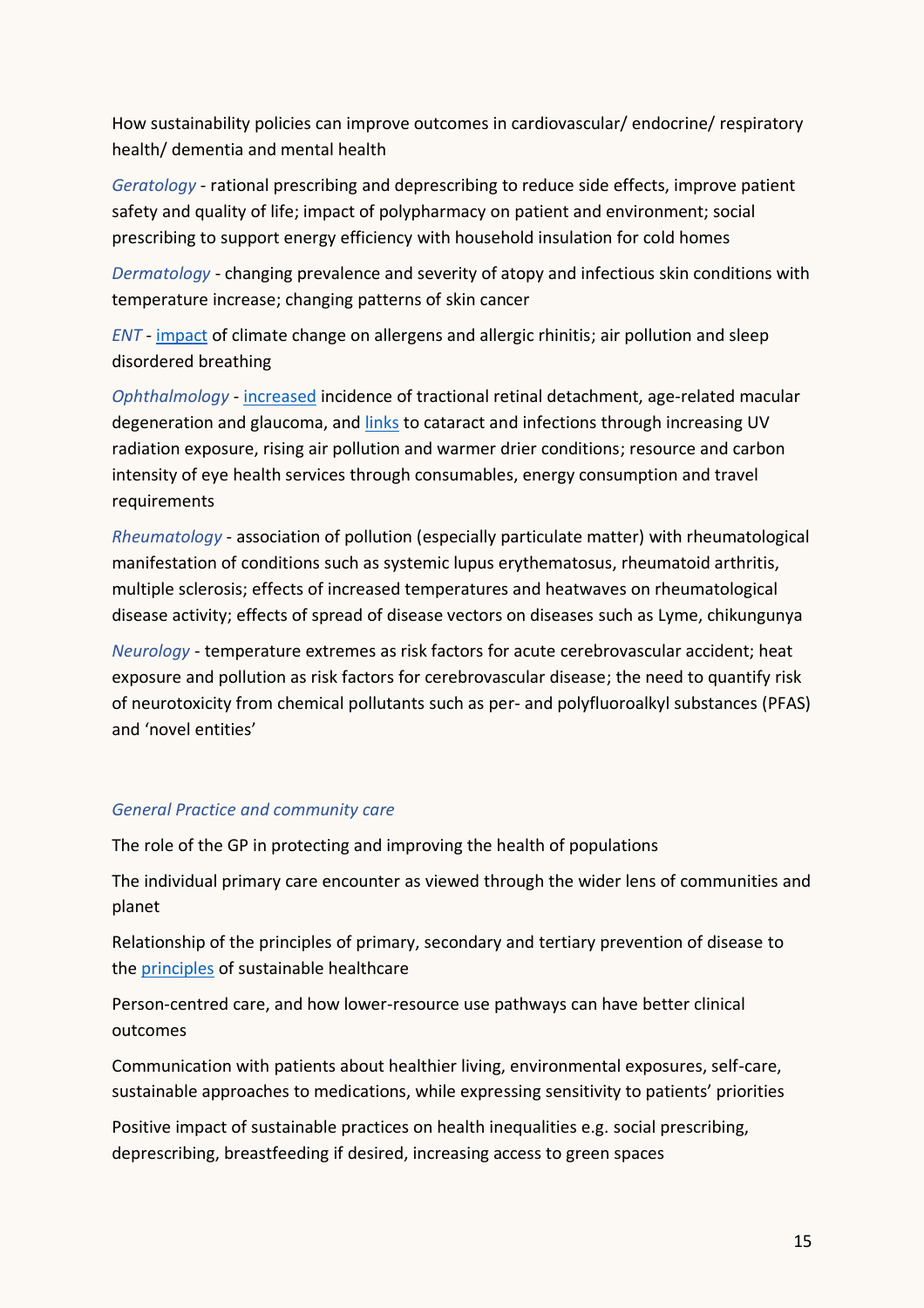Use of low GHG (dry powder or soft mist) inhalers where clinically appropriate in preference to high GHG (metered dose) inhalers and other measures to reduce the carbon footprint of respiratory care

Appropriate planning for and adaptation of primary care premises, purchasing, processes, and waste management e.g. Green Impact for Health [Toolkit](https://www.greenimpact.org.uk/giforhealth)

How clinical [practices](https://www.greenerpractice.co.uk/) can reduce carbon footprint, costs and waste, whilst improving care quality

#### <span id="page-15-0"></span>*Emergency care*

Wider biopsychosocial context of presenting symptoms Consideration of best setting for accessing care/learning self-care Effective lean pathways of care for people presenting to emergency department Mindful diagnostic workup and only where necessary Early discussion with senior colleagues to expedite appropriate discharge

#### <span id="page-15-1"></span>*Women's, reproductive, perinatal and paediatric health*

Greater [vulnerability](https://womendeliver.org/wp-content/uploads/2021/02/Climate-Change-Report-1.pdf) of women to climate impacts, including food insecurity, family planning and sexual health, exploitation and gender based violence

Vulnerability of pregnant women to extreme heat due to reduced thermoregulation and altered cardiopulmonary physiology, and to household and industry-related environmental toxins such as air pollution and pesticides

Links [between:](https://onlinelibrary.wiley.com/toc/13653016/2022/36/1)

- higher temperatures during pregnancy and premature birth, risk of later obesity, increased paediatric admissions

- wildfires and birth defects

- air pollution and reduced fertility, premature birth, low birth weight and stillbirth

Links between rising sea levels, salinity of water and crops and pre-eclampsia e.g. in the Sundarbans delta area

Nitrous oxide in Entonox as a potent greenhouse gas

Environmental impacts of caesarean delivery compared with normal delivery

Personal, financial and environmental consequences of unmet needs for contraceptive and family planning services, and global challenges to providing access to contraception; impact of growth in consumption and population on finite resources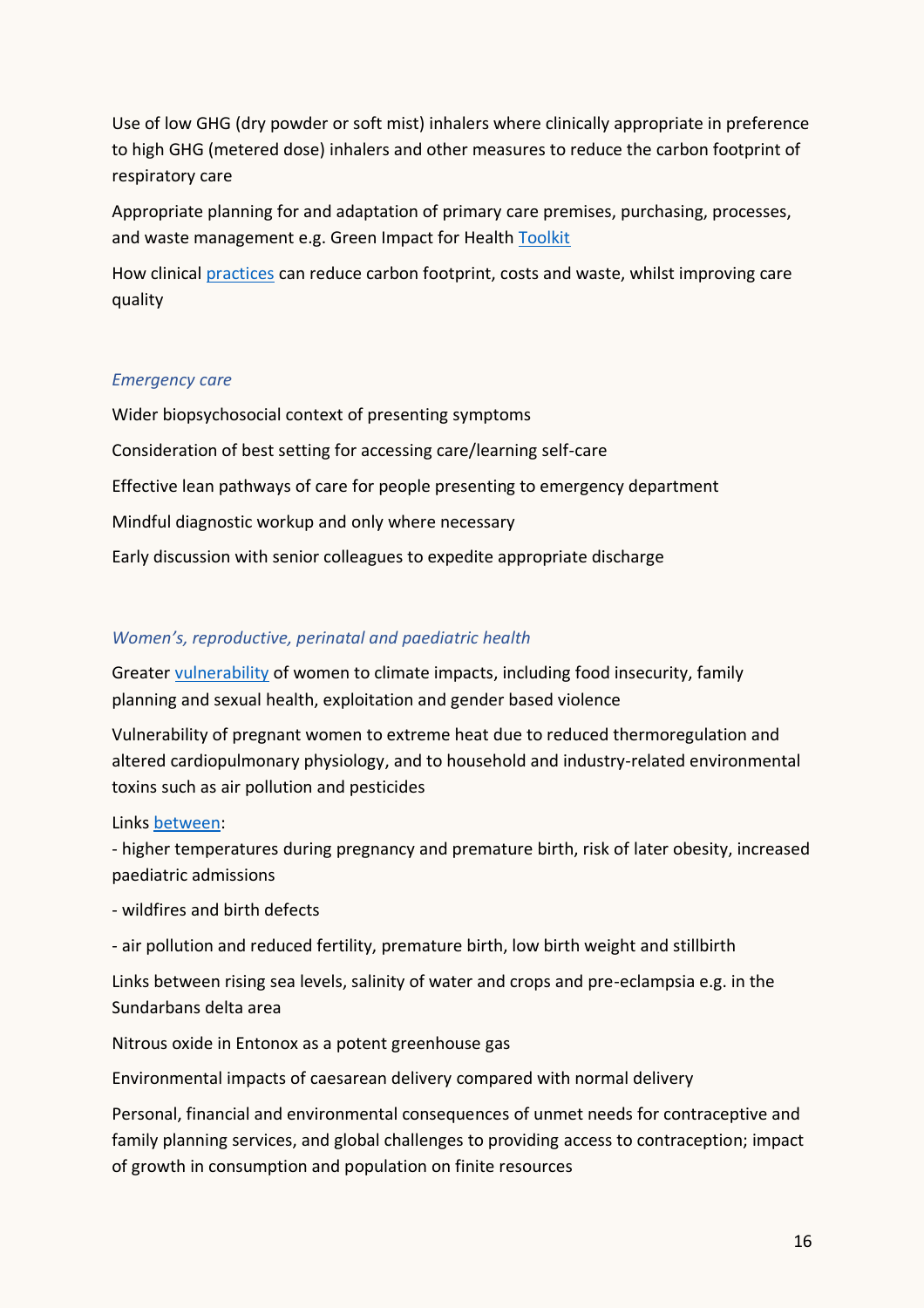#### <span id="page-16-0"></span>*Paediatrics and child health*

Greater vulnerability of children to climate and environmental risks due to immaturity, rapid development and dependence

Effects of pollution such as compromised brain and lung development and function, worsened asthma and other respiratory disease

Multiple overlapping environmental risks including poor air quality, unsafe drinking water, lack of handwashing facilities, household air pollution from fuels for lighting, cooking and heating [\(RCPCH position statement\)](https://www.rcpch.ac.uk/resources/impact-climate-change-global-child-health-position-statement#key-facts)

Greater risks to the young from exposure to water scarcity, heatwaves, vector-borne diseases, cyclones, river and coastal flooding

#### <span id="page-16-1"></span>*Psychiatry*

Direct and indirect mental health impacts of the climate and ecological emergency:

Prolonged mental health impacts of flooding (and displacement) in the UK

Increased suicide rates and mental health admissions with increasing temperature

Globally, mental health effect of heatwaves, cyclones, floods, hurricanes and droughts together with sea-level rise, wildfires, insecure food systems – causing livelihood losses, uncertainty and, in the longer term, forced migration [\(RCPsych position statement\)](https://www.rcpsych.ac.uk/docs/default-source/improving-care/better-mh-policy/position-statements/position-statement-ps03-21-climate-and-ecological-emergencies-2021.pdf)

Psychological dimensions of the climate and ecological crisis: Climate grief, eco-anxiety, solastalgia as reactions to reality, distinct from anxiety and depression seen in other contexts

Importance of contact with nature to mental and physical health and quality of life

Mental health benefits of climate solutions (walking and cycling for commuting, green space expansion, reduced air pollution from clean energy)

Social prescribing – opportunities for arts and creativity, befriending, physical activity, accessing green spaces, learning new skills

#### <span id="page-16-2"></span>*Surgery and Anaesthetics*

Operating theatres as a resource intensive area of hospitals requiring large volumes of consumables and energy utilisation

Major carbon hotspots in surgical operations such as the procurement of consumables, electricity use and anaesthetic gases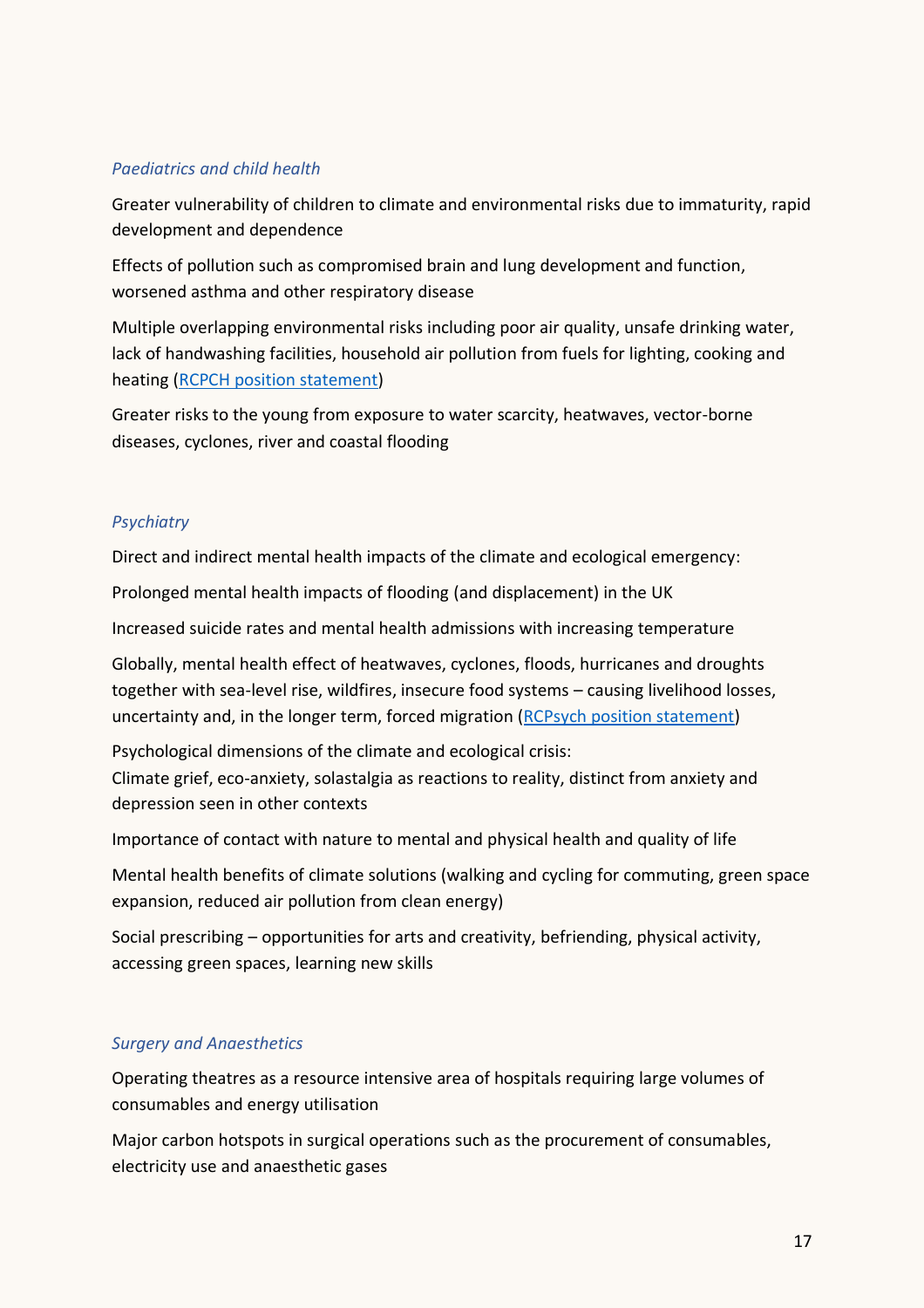Importance of questioning operating theatre culture, to avoid opening or requesting items until they are clearly required, unnecessary packaging and single use items [RCS Eng bulletin](https://publishing.rcseng.ac.uk/doi/full/10.1308/rcsbull.2020.148)

Labour rights abuses and child labour in single-use item supply chains of surgical masks, gloves and instruments

Waste as a significant logistical and environmental challenge, although contributing only 0.1% of the total NHS carbon footprint

Global warming potential of total intravenous anaesthesia (TIVA) several orders of magnitude lower than other [modes](https://journals.lww.com/anesthesia-analgesia/Fulltext/2012/05000/Life_Cycle_Greenhouse_Gas_Emissions_of_Anesthetic.25.asp) of anaesthesia; GWP of volatile anaesthetic gas desflurane 20 times that of sevoflurane

# <span id="page-17-0"></span>*Global health*

Effect of global environmental changes on local health and wellbeing, including unequal health impacts of climate change globally such as:

- heat-related mortality and morbidity
- wildfires from heatwaves
- flooding, drought and water scarcity
- agricultural production losses leading to malnutrition and stunting
- potential for collapse in human societies leading to conflict and mass displacement

Determinants of health models, Sustainable Development Goals, [Doughnut](https://www.kateraworth.com/doughnut/) economic model

Global [syndemic](https://www.thelancet.com/journals/lancet/article/PIIS0140-6736(18)32822-8/fulltext) of obesity, undernutrition, and climate change

The influence of environmental changes on ecological niches for human pathogens, increasing epidemics from diseases spread by insects and other animals

Differences in access to healthcare and family planning, impacting maternal and child health

Educating girls as the single most effective way of reducing population rise

#### <span id="page-17-1"></span>**Impacts of ecosystem crisis on healthcare systems**

Impact of environmental change on the functioning of health and social systems

- damage to health infrastructure
- effects on funding structures of healthcare
- effects on efficient use of healthcare resources
- disruption of healthcare delivery

Impacts of extreme weather events on ability to provide healthcare locally e.g. flooded facilities, local Trust crisis measures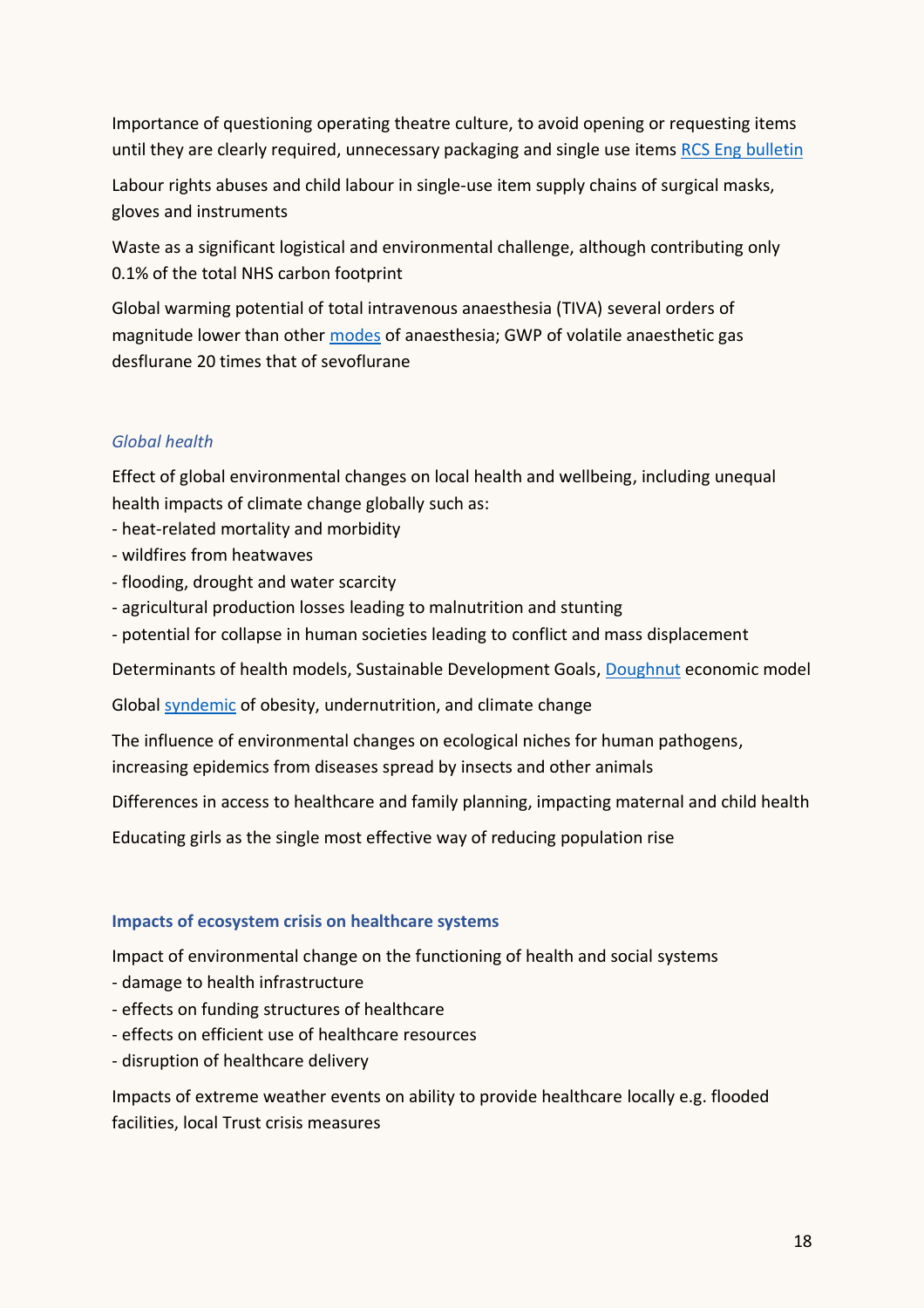# <span id="page-18-0"></span>**The impacts of healthcare on our environment**

Healthcare as a major contributor to the ecosystem crisis, [environmental](https://www.thelancet.com/journals/lanplh/article/PIIS2542-5196(20)30121-2/fulltext) and carbon footprint of healthcare systems globally and nationally

Variation by region or country in environmental impact of healthcare delivery

International agreements for creating sustainable health systems - [COP 26 Health](https://www.bmj.com/content/375/bmj.n2734)  [Programme](https://www.bmj.com/content/375/bmj.n2734)

Environmental impact of healthcare activity

- by NHS activity type, dominated by medicines, medical equipment and other supply chain
- GP/community, secondary, tertiary care

Over-medicalisation: causes and adverse effects of over-investigation, over-diagnosis, overtreatment on environment, health system and patients (patient safety, iatrogenic harm, adverse health outcomes)

Deprescribing and social prescribing as efficient and mindful sustainable healthcare actions in daily clinical practice

Medical waste – understanding waste hierarchy, waste disposal systems and resulting pollutants, difference between waste and wastefulness

Connections between other transformations happening in healthcare related to IT, telemedicine, workforce, and governance, and the rapid decarbonisation of healthcare

Greener NHS (net zero commitment) and synergy of environmentally beneficial approaches with improved health at personal and population level

Scope of research on environmental [sustainability](https://www.sciencedirect.com/science/article/pii/S092134492030197X?via%3Dihub) in healthcare

# <span id="page-18-1"></span>**Sustainable clinical practice**

#### <span id="page-18-2"></span>**Principles of sustainable clinical practice**

The principles of sustainable clinical practice (framework of the Centre for Sustainable Healthcare for approaching clinical management [Mortimer, 2010,](https://www.ncbi.nlm.nih.gov/pmc/articles/PMC4952075/) [Gandhi et al., 2020\)](https://www.rcpjournals.org/content/futurehosp/7/2/102):

- 1. Prevention
- 2. Patient empowerment
- 3. Lean pathways of care
- 4. Low-carbon alternatives
- 5. Operational resource use

These principles encompass the following:

Reducing the incidence and severity of disease to [decrease](https://www.bmj.com/content/374/bmj.n1323) the amount and intensity of care required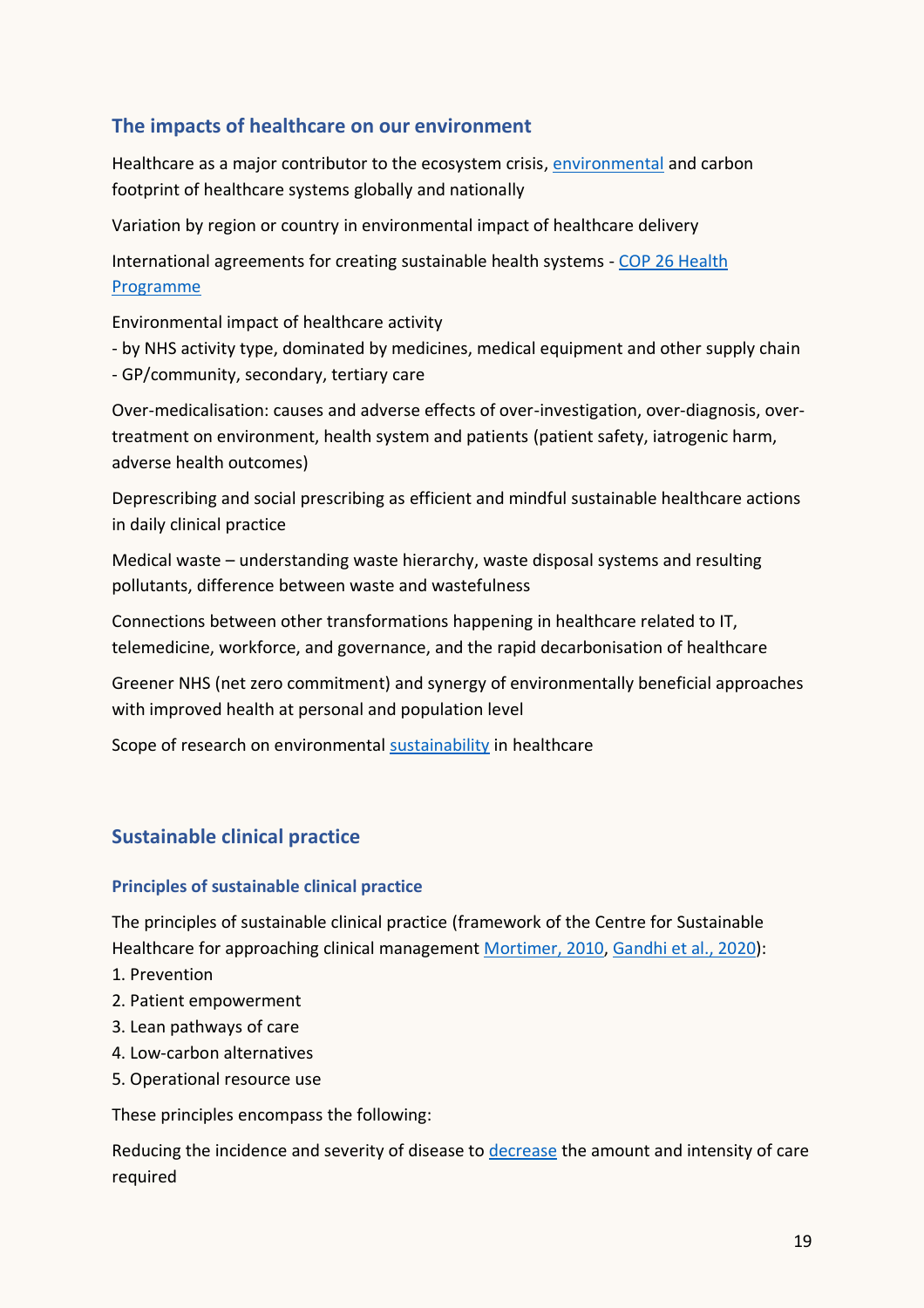Shared decision making, patient-centred care. Using patient decision aids such as NICE guidance for patients in choosing care e.g. on benefits of diet and physical activity vs [statins;](https://www.nice.org.uk/guidance/cg181/resources/patient-decision-aid-243780159) choice of [inhalers](https://s40639.pcdn.co/wp-content/uploads/Reducing-Carbon-Footprint-of-Inhaler-Prescribing-v3.3.2.pdf) and greenhouse gas impact of dry powder inhalers versus metered dose inhalers

Following GMC guidance [2020](https://www.gmc-uk.org/-/media/documents/gmc-guidance-for-doctors---decision-making-and-consent-english_pdf-84191055.pdf) on decision making and consent which requires finding out what matters to the patient, and stating clearly the option to take no action

Ensuring appropriate care and avoiding unnecessary investigations and treatments to optimise the use of resources

Minimising polypharmacy, awareness of the environmental impact of pharmaceuticals, nonpharmacological management of conditions

Avoiding duplication of services to [minimise](https://www.aomrc.org.uk/wp-content/uploads/2016/05/Protecting_Resources_Promoting_Value_1114.pdf) waste, energy and travel by coordinating care

Encouraging change through individual practice, influencing healthcare organisations, and contributing to standards and policy

#### <span id="page-19-0"></span>**Actions to reduce the environmental impact of medical practice**

#### <span id="page-19-1"></span>*Quality improvement*

The application of principles of sustainable quality improvement activities, such as CSH SusQI [framework,](https://sustainablehealthcare.org.uk/susqi) in improving both patient care and environmental, financial and social impact of clinical practice

Development of strategies for reducing the carbon footprint of health care delivery

How sustainability measures can be directly instigated e.g. in primary care settings or in [hospitals](https://www.greenhospitals.net/)

#### <span id="page-19-2"></span>*Social prescribing*

The range of non-medical options that could be available to healthcare professionals when a person has needs that are related to socioeconomic and psychosocial issues

Referral of patients to a link worker, to co-design a non-clinical social prescription to improve their health and wellbeing

#### <span id="page-19-3"></span>**NHS Net Zero commitment**

The NHS Net Zer[o report](https://www.england.nhs.uk/greenernhs/wp-content/uploads/sites/51/2020/10/delivering-a-net-zero-national-health-service.pdf) and targets, critical analysis of the policies

Carbon and ecological footprint of the NHS; [scope](https://www.thelancet.com/journals/lanplh/article/PIIS2542-5196(20)30271-0/fulltext) 1, 2 and 3 emissions; procurement

The waste generated by the healthcare system, where this is disposed of, and the pollutants produced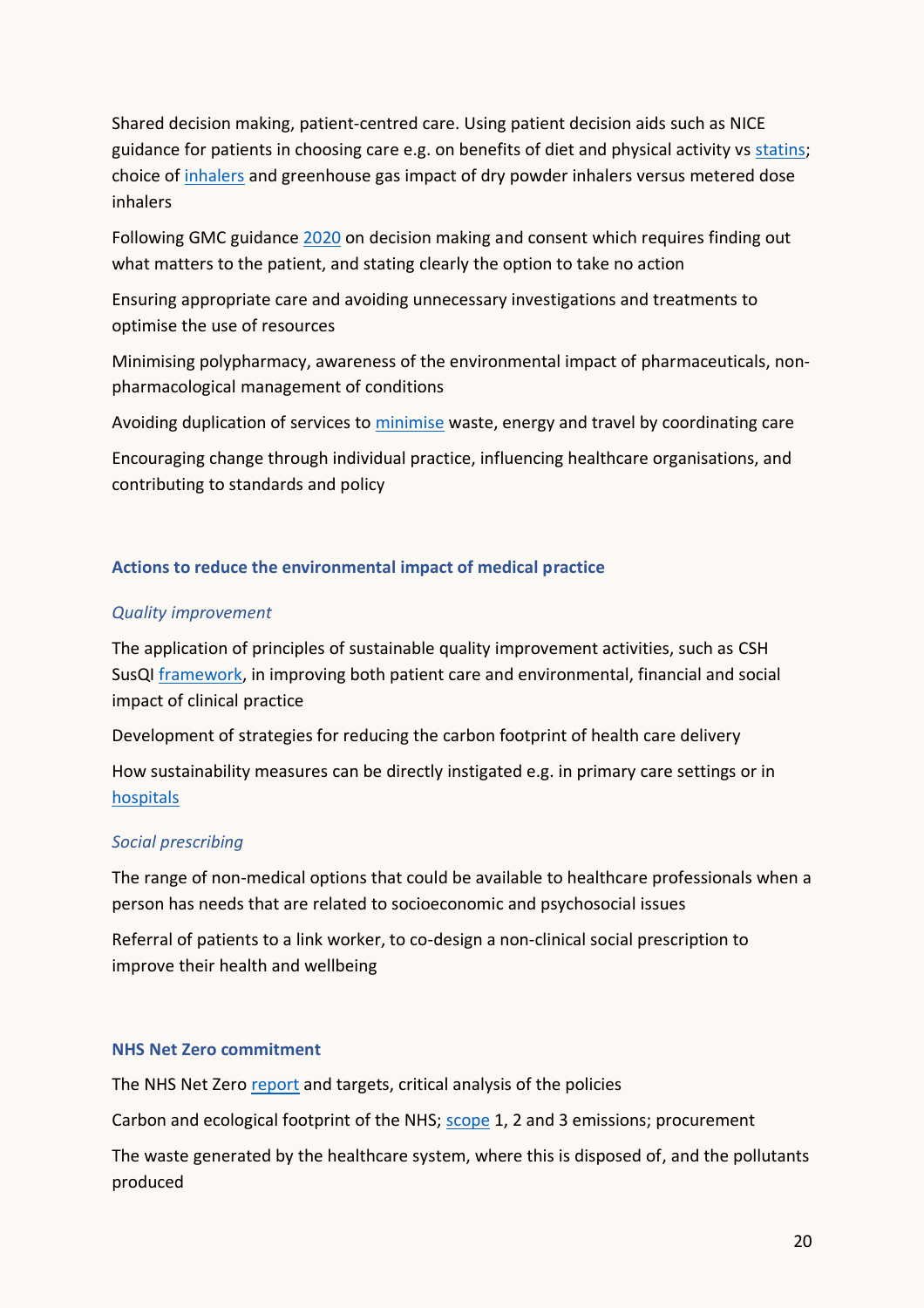Medical leadership and differentiating between clinical practice and organisational processes to conserve resources and minimise waste

Working with others/ interdisciplinary working to incorporate carbon neutrality into decision making processes

# <span id="page-20-0"></span>**Professionalism, leadership and achieving structural change**

#### <span id="page-20-1"></span>**Professional competencies in planetary health**

Understanding the unique contribution that health professionals can make to promote social transformation and planetary health to avert the ecosystem crisis

Dealing with complexity and using [systems](https://www.thelancet.com/journals/lanplh/article/PIIS2542-5196(18)30022-6/fulltext) thinking to minimise the impacts of the climate and ecosystem crisis

Promotion of planetary health values, and ability as medical educators to provide inspiration for planetary stewardship

'Eco-ethical leadership as an integrated approach centred around sustainability, values, collaboration, justice, advocacy and, if need be, [activism](https://www.tandfonline.com/doi/full/10.1080/0142159X.2020.1748877)'

Advocacy for intergenerational justice as exemplified by The Well-being of Future [Generations](https://www.futuregenerations.wales/about-us/future-generations-act/) (Wales) Act 2015

Ability to identify opportunities with every patient for disease prevention and take appropriate action

Understanding that holistic patient centred care can be more [satisfying](https://www.personalisedcareinstitute.org.uk/) and rewarding than practising defensive medicine, while reducing the risk of burnout for the practitioner

#### <span id="page-20-2"></span>**Communicating sustainability values**

Understanding that care for our environment is essential for the health and wellbeing for our patients, ourselves, families, friends and colleagues

Environmental and social determinants of health, health benefits of a green economy, [doughnut](https://www.kateraworth.com/doughnut/) economic model of social and planetary boundaries

Effective communication methods and tools for conveying the challenges and solutions of planetary health to diverse audiences including stakeholders and organisations

Communication skills to educate colleagues, policymakers and patients [\(Real, Urgent and](https://www.caha.org.au/run)  [Now](https://www.caha.org.au/run) [guide\)](https://d3n8a8pro7vhmx.cloudfront.net/caha/pages/1957/attachments/original/1620887738/caha-run-communication-guide-FA.pdf?1620887738)

An appreciation for the importance of listening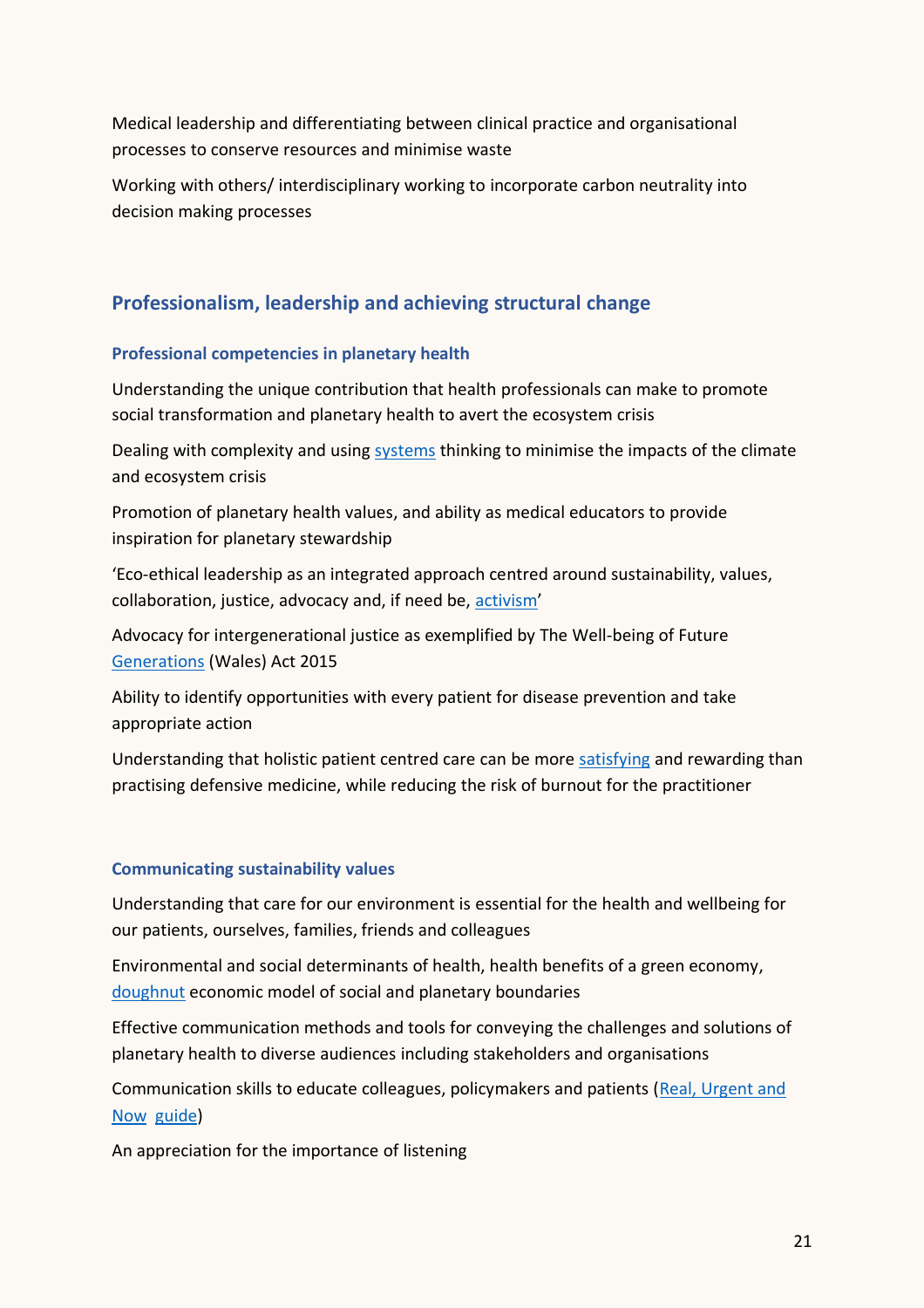Patient specific communication strategies for conversations on

- the risks of the climate and ecological crisis
- taking an environmental history or exposure history

- promoting healthy alternatives to over-medicalisation, over-investigation and overtreatment

Identifying where disruption of Earth's natural systems may contribute to ill health and ability to communicate to authorities to advocate for action

#### <span id="page-21-0"></span>**Promoting organisational change**

Appreciation of the importance of the student voice, growing into doctor as professional to advocate and drive social and policy change

Challenging existing power structures that often perpetuate overuse of resources and [exacerbate](https://www.tandfonline.com/doi/full/10.1080/0142159X.2020.1860207) inequalities

The need for a shift in focus from crisis management to prevention of problems to achieve sustainability in healthcare (e.g. 14-fold [return](https://jech.bmj.com/content/71/8/827.full) on public health interventions)

Leadership and advocacy skills to move healthcare from a historical disease intervention model to a preventative life course approach

Advocacy on specific areas in need of structural change:

- Systems of transport to promote active travel, lower pollution and reduce ill health

- Urban/community design to prioritise public health e.g. influencing authorities and institutions on waste and toxin management, lowering [noise](https://www.eea.europa.eu/publications/health-risks-caused-by-environmental) levels, protecting biodiversity and providing green spaces

- Food systems toward healthy plant based foods to address the multiple health and environmental [impacts](https://www.pnas.org/doi/full/10.1073/pnas.1906908116#fig02) of foods, including food waste and water use

- Models of healthcare delivery and incentivisation, promoting holistic and primary care, and the health benefits of lifestyle medicine and low carbon lifestyles

The need for systems change along with individual action – although personal steps to lower individuals' own carbon footprint are highlighted by commercial interests as the solution to the planetary crisis, and changes in consumption patterns are necessary, focus on these must not be allowed to divert attention from the urgency of bringing about policy level systemic change.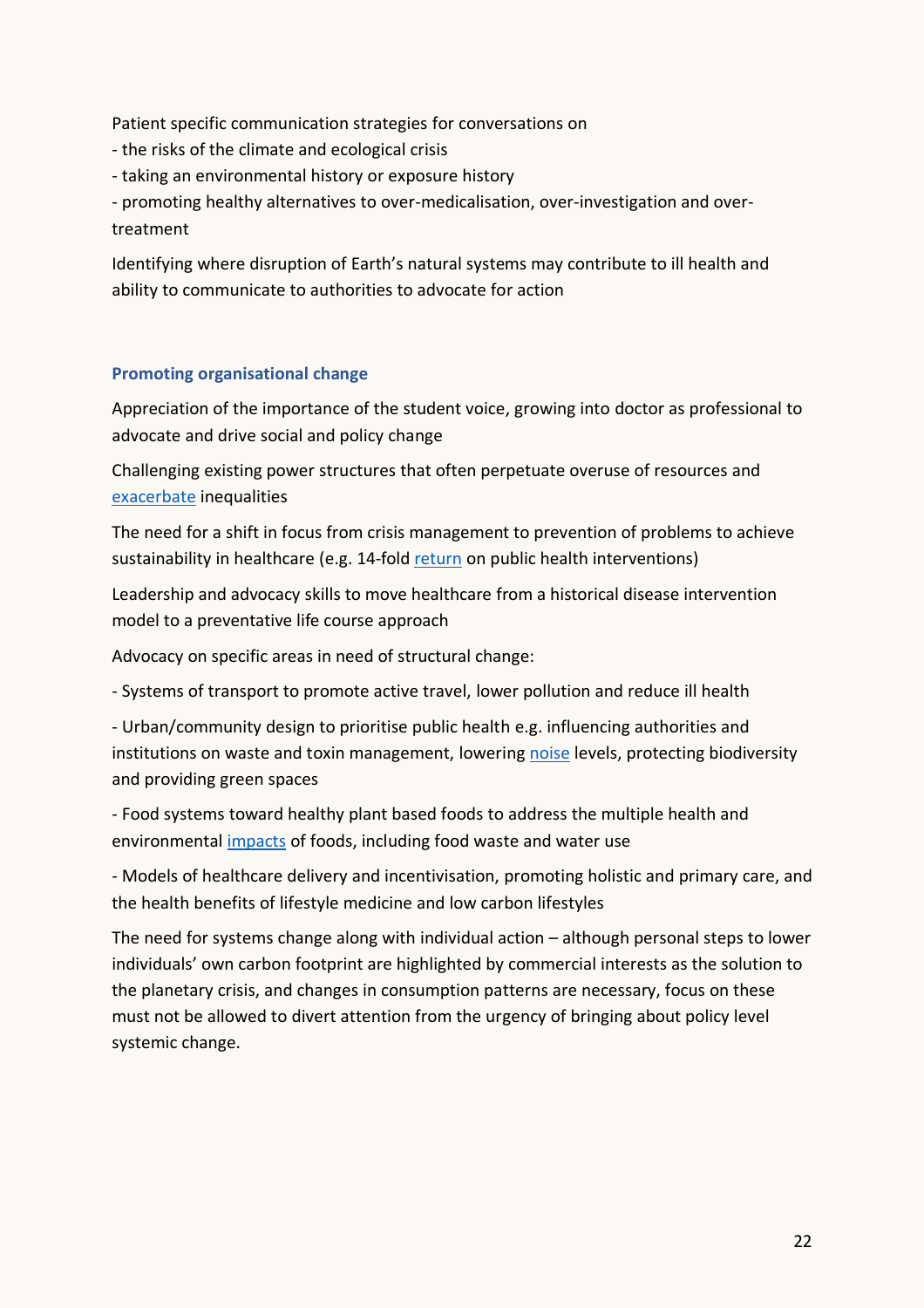#### <span id="page-22-0"></span>**Further resources**

We have provided hyperlinks to some educational resources at the relevant points in this document; these are intended to be helpful but are in no way prescriptive or exhaustive. Below are some resources which are more generally relevant:

Centre for Sustainable Healthcare [Priority Learning Outcomes](https://sustainablehealthcare.org.uk/educating-sustainable-healthcare-expanded-learning-outcomes) referenced by GMC *Outcomes for Graduates 2015* and reproduced in full in the appendix

Planetary Health Alliance [education framework,](https://www.planetaryhealthalliance.org/education-framework) [learning objectives](https://www.planetaryhealthalliance.org/planetary-health)

New England Journal of Medicine [climate impacts by medical specialty](https://www.nejm.org/doi/full/10.1056/NEJMp1906035) click on arrow

Royal Society of Medicine: Health and climate change [series of webinars](https://www.rsm.ac.uk/latest-news/2021/climate-change-series-resources-on-health-and-climate-change/) and bibliography

Greener Practice [sustainability in general practice,](https://www.greenerpractice.co.uk/) guide to [inhaler prescribing](https://www.greenerpractice.co.uk/greener-practice-guide-to-inhaler-prescribing)

NHS [Green Plan](https://www.england.nhs.uk/greenernhs/wp-content/uploads/sites/51/2021/06/B0507-how-to-produce-a-green-plan-three-year-strategy-towards-net-zero-june-2021.pdf)

Faculty of Public Health [Resources on Sustainable Development and Climate Change](https://www.fph.org.uk/policy-advocacy/special-interest-groups/special-interest-groups-list/sustainable-development-special-interest-group/resources-on-sustainable-development-and-climate-change/)

British Psychological Society [Clinical Psychology Forum](https://www.bps.org.uk/sites/www.bps.org.uk/files/Member%20Networks/Divisions/DCP/Clinical%20Psychology%20Forum%20346%20-%20Climate%20and%20ecological%20emergency.pdf)

BMJ [too much medicine](https://www.bmj.com/too-much-medicine)

Cochrane Sustainable Healthcare: [evidence for action on too much medicine](https://www.cochranelibrary.com/cdsr/doi/10.1002/14651858.ED000143/full)

the art of medicine: [planetary health](https://www.theartofmedicine.co.uk/creative-arts-resources/collections/planetary-health/)

Intergovernmental Platform for Biodiversity and Ecosystem Services [IPBES](https://ipbes.net/about) [report](https://ipbes.net/events/ipbes-ipcc-co-sponsored-workshop-report-biodiversity-and-climate-change)

Intergovernmental Panel on Climate Change IPCC [AR6 II](https://www.ipcc.ch/report/sixth-assessment-report-working-group-ii/) climate impacts report

National Ocean Service [NOAA](https://oceanservice.noaa.gov/facts/ocean-human-health.html)

The 1.5C Health Report [synthesis of health content of IPCC SR1.5](https://climatetracker.org/ipcc-report-on-health/)

Environmental sustainability of healthcare services [review of research](https://www.sciencedirect.com/science/article/pii/S092134492030197X)

Sustainable general practice [BMA GPC England Policy Document](https://www.bma.org.uk/media/2570/bma-sustainable-and-environmentally-friendly-general-practice-report-june-2020.pdf)

Emory medical students' Climate and health [learning objectives for preclinical](https://journals.sagepub.com/doi/pdf/10.1177/2382120520957653) medical education - see Table 1

Health Coaching [NHSE/I guide](https://www.england.nhs.uk/wp-content/uploads/2020/03/health-coaching-implementation-and-quality-summary-guide.pdf)

Climate Psychology Alliance <https://www.climatepsychologyalliance.org/>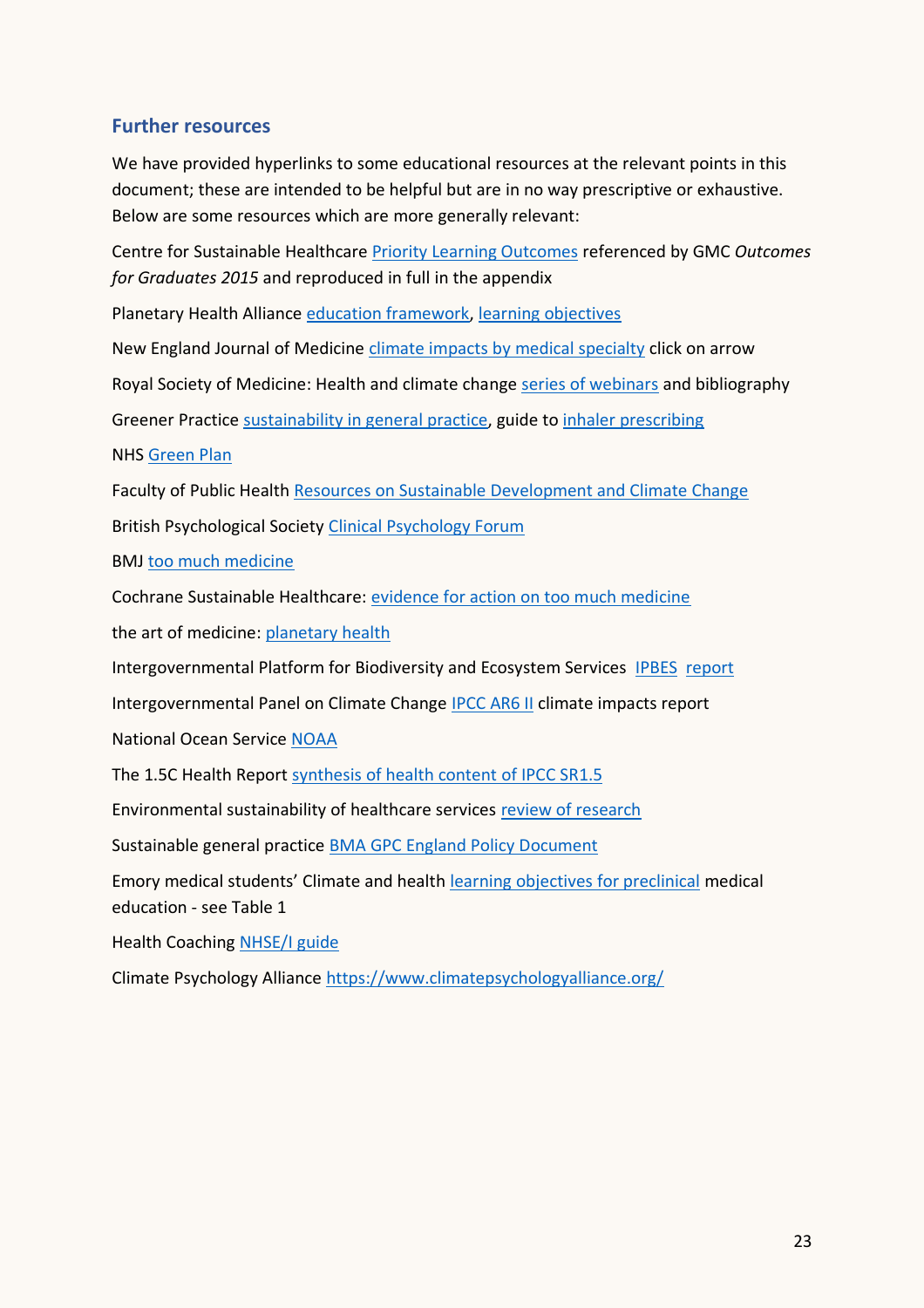# <span id="page-23-0"></span>**Authorship**

This curriculum was developed through a series of consultations, discussions and review processes. The Medical Schools Council hosted a special conference for all UK medical schools in October 2021 on Education for Sustainable Healthcare and Planetary Health, and the Education Leads Advisory Group of the MSC reviewed and endorsed the curriculum in April 2022.

#### <span id="page-23-1"></span>**Authors**

SanYuMay Tun

Theresa Martin

#### <span id="page-23-2"></span>**Contributors**

Felicity Connolly James Smith Emma O'Neill Anna Jones

#### <span id="page-23-3"></span>**Acknowledgements**

Special thanks to the Education Leads Advisory Group of the Medical Schools Council

**Cite as:** Tun S. and Martin T. (2022), *Education for Sustainable Healthcare - A curriculum for the UK*, Medical Schools Council, London, UK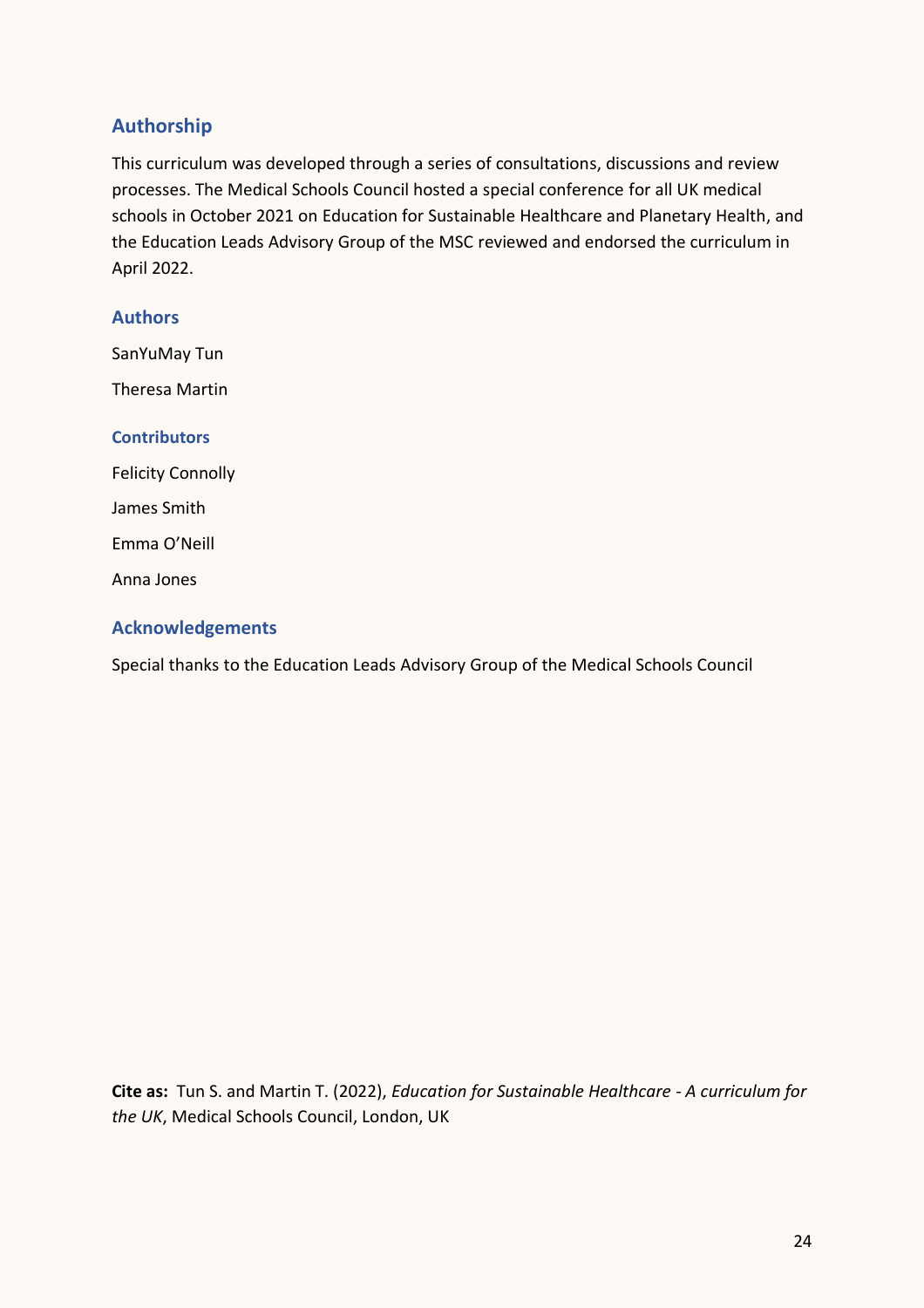# <span id="page-24-0"></span>**Appendix**

#### <span id="page-24-1"></span>**CSH Learning Outcomes for ESH as referenced in GMC** *Outcomes for graduates 2015*

#### **1. Describe how the environment and human health interact at different levels**

#### *Doctor as scholar and scientist*

- Outline the dependence of human health on global and local ecological systems, which supply essentials such as air, water and a stable climate.
- Discuss the contribution of human activity and population size to global environmental changes such as climate change, biodiversity loss and resource depletion.
- Describe the mechanisms by which human health is affected by environmental change, for example through changes in disease vectors, exposure to extreme weather, migration and reduced food security.
- Describe features of a health-promoting local environment, in community and healthcare settings, to include access to green spaces, clean air and an active travel infrastructure.

#### **2. Demonstrate the knowledge and skills needed to improve the environmental sustainability of health systems**

#### *Doctor as practitioner*

- Define the concept of environmental sustainability.
- Explain how trends in demographics, technology, climate and resource availability may affect our ability to provide healthcare into the future.
- Describe, with examples, the different types of environmental impact resulting from healthcare provision, and how these may be measured.
- Identify ways to improve the environmental sustainability of health systems in individual practice, in health service management, and in the design of care systems.
- Identify potential synergies between policies and practices that promote environmental sustainability and those that promote health.

#### **3. Discuss how the duty of a doctor to protect and promote health is shaped by the dependence of human health on the local and global environment.**

#### *Doctor as professional*

- Explain how the health impacts of environmental change are distributed unequally within and between populations and the disparity between those most responsible and those most affected by change.
- Recognise and articulate personal values concerning environmental sustainability, given the relationship between the environment and the health of current and future generations.
- Discuss ethical tensions between allocating resources to individual patients and protecting the environment upon which the health of the wider community depends.
- Demonstrate awareness of organisational sustainability policies and the legal frameworks for reducing carbon emissions.